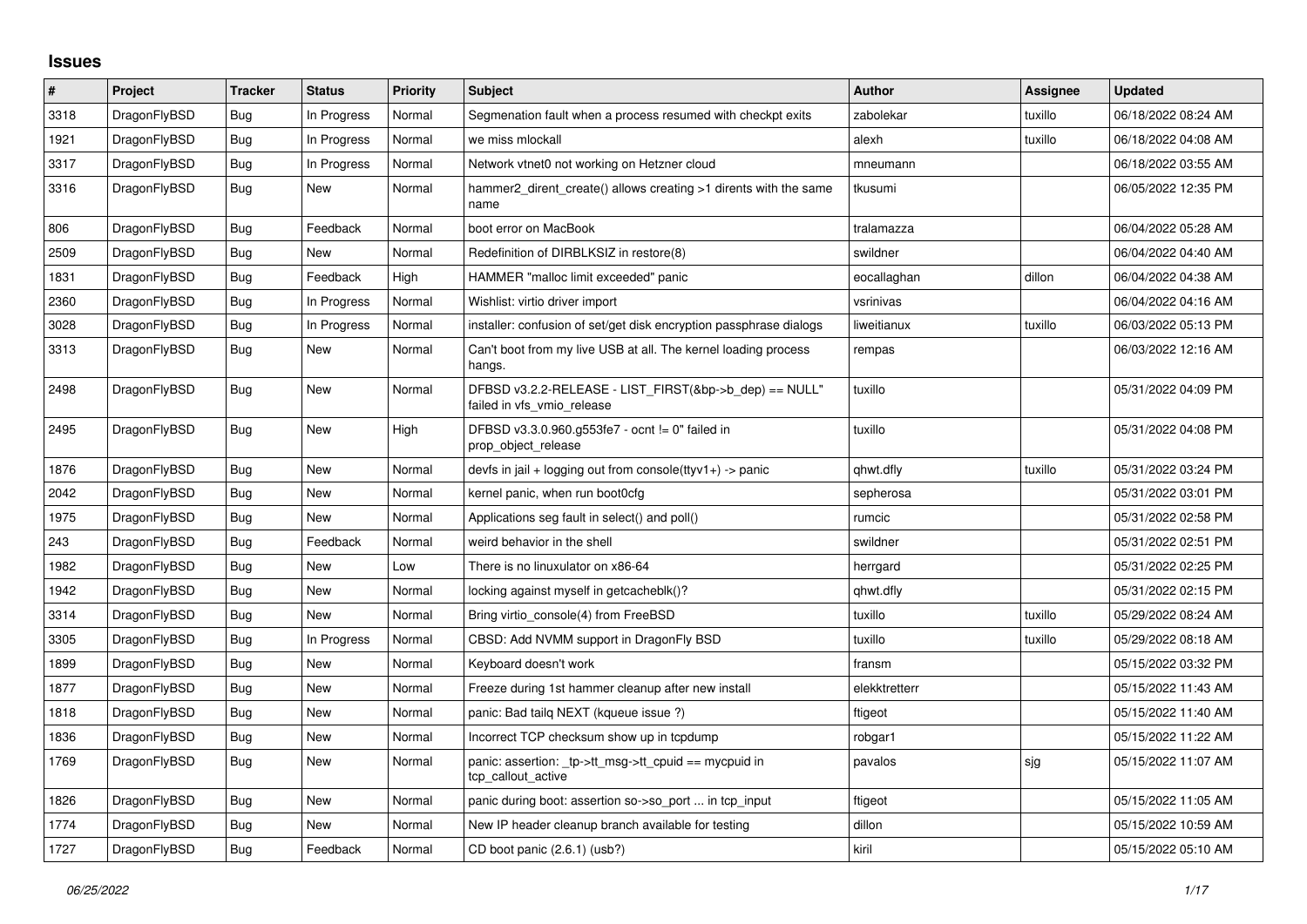| ∦    | Project      | <b>Tracker</b> | <b>Status</b> | <b>Priority</b> | <b>Subject</b>                                                                                            | Author           | <b>Assignee</b> | <b>Updated</b>      |
|------|--------------|----------------|---------------|-----------------|-----------------------------------------------------------------------------------------------------------|------------------|-----------------|---------------------|
| 1593 | DragonFlyBSD | Bug            | Feedback      | Normal          | panic: assertion: ccb == ap->ap_err_ccb in ahci_put_err_ccb                                               | ftigeot          | ftigeot         | 05/15/2022 05:09 AM |
| 1397 | DragonFlyBSD | <b>Bug</b>     | Feedback      | Normal          | jobs -I output inconsistency when called from script                                                      | Anonymous        | tuxillo         | 05/15/2022 05:07 AM |
| 3029 | DragonFlyBSD | <b>Bug</b>     | <b>New</b>    | Normal          | Running DflyBSD 4.8 on FreeBSD bhyve as a guest                                                           | iron             |                 | 05/13/2022 04:33 AM |
| 2585 | DragonFlyBSD | Bug            | New           | Normal          | Dfly 3.4.3 on ESXi 5.1, HP Smart Array P410 passthrough<br>recognised, but not functioning                | yggdrasil        | swildner        | 05/09/2022 08:14 AM |
| 3311 | DragonFlyBSD | <b>Bug</b>     | New           | Low             | TrueCrypt support may cause kernel crash                                                                  | arcade@b1t.name  |                 | 04/29/2022 06:19 AM |
| 3310 | DragonFlyBSD | <b>Bug</b>     | In Progress   | Normal          | NVMM+QEMU fail to boot with UEFI: Mem Assist Failed<br>[gpa=0xfffffff0]                                   | liweitianux      |                 | 01/11/2022 03:22 PM |
| 3300 | DragonFlyBSD | Bug            | <b>New</b>    | Normal          | Running Xvnc from TigerVNC package through the INETD daemon<br>in TCP WAIT mode fails hard                | adrian           |                 | 01/08/2022 04:25 AM |
| 3301 | DragonFlyBSD | Bug            | <b>New</b>    | Normal          | Gkrellm from the packages is not showing logged in users in main<br>window, logged in users always $== 0$ | adrian           |                 | 01/08/2022 04:24 AM |
| 1947 | DragonFlyBSD | Bug            | New           | Low             | GA-880GM-UD2H (rev. 1.3) AHCI fails to detect disks at the end of<br>the RAID controller                  | eocallaghan      |                 | 11/27/2021 08:46 AM |
| 1819 | DragonFlyBSD | Bug            | In Progress   | Low             | truss - Major revamping task list                                                                         | tuxillo          | tuxillo         | 11/27/2021 08:45 AM |
| 1559 | DragonFlyBSD | Bug            | New           | Normal          | kernel trap                                                                                               | phma             |                 | 11/27/2021 08:43 AM |
| 1661 | DragonFlyBSD | <b>Bug</b>     | In Progress   | Normal          | panic on password entry mount smb filesystem                                                              | vsrinivas        |                 | 11/27/2021 08:29 AM |
| 1718 | DragonFlyBSD | Bug            | Feedback      | Normal          | IDE disk drive not detected by x86_64 2.6.1 Live CD                                                       | bcox             |                 | 11/27/2021 08:25 AM |
| 2459 | DragonFlyBSD | Bug            | Feedback      | Normal          | apic problems with HP Probook 4510s                                                                       | thowe            |                 | 11/27/2021 08:22 AM |
| 2644 | DragonFlyBSD | <b>Bug</b>     | Feedback      | Normal          | 3.6.0-REL trap 9 on boot                                                                                  | memmerto         |                 | 11/27/2021 08:08 AM |
| 2797 | DragonFlyBSD | <b>Bug</b>     | In Progress   | Low             | vkernels with & without machdep.pmap_mmu_optimize                                                         | yellowrabbit2010 |                 | 11/27/2021 08:06 AM |
| 3299 | DragonFlyBSD | Bug            | In Progress   | Normal          | DragonFlyBSD reports utterly wrong uptime (most of the time, right<br>after booting in)                   | adrian           |                 | 11/11/2021 01:43 PM |
| 3295 | DragonFlyBSD | Bug            | In Progress   | Normal          | Adapt devel/libvirt for nvmm                                                                              | tuxillo          | tuxillo         | 11/03/2021 04:56 PM |
| 3302 | DragonFlyBSD | Bug            | New           | Normal          | Will not boot on System76 Lemur Pro (lemp10)                                                              | piecuch          |                 | 11/03/2021 10:21 AM |
| 3298 | DragonFlyBSD | Bug            | New           | Normal          | Running "w" and having logged in via XDM through VNC, "w" prints<br>an extra error message                | piecuch          |                 | 10/25/2021 09:16 AM |
| 3189 | DragonFlyBSD | Bug            | New           | Normal          | Allow DragonFly Mail Agent to accept an alternate config via<br>command line switch                       | iang             |                 | 08/16/2021 12:42 AM |
| 3278 | DragonFlyBSD | Bug            | New           | Normal          | Second screen image is distorted                                                                          | arcade@b1t.name  |                 | 07/10/2021 03:36 AM |
| 3280 | DragonFlyBSD | Bug            | New           | Normal          | KMS console and i915(4) not working in 6.0                                                                | cmusser          |                 | 07/10/2021 03:35 AM |
| 3282 | DragonFlyBSD | Bug            | New           | Normal          | unexpected errno value from fopen()                                                                       | bhaible          |                 | 07/10/2021 03:34 AM |
| 3283 | DragonFlyBSD | <b>Bug</b>     | New           | Normal          | mknodat() cannot create FIFOs                                                                             | bhaible          |                 | 07/10/2021 03:34 AM |
| 3284 | DragonFlyBSD | Bug            | New           | Normal          | Wrong towlower() result for U+038A                                                                        | bhaible          |                 | 07/10/2021 03:34 AM |
| 3281 | DragonFlyBSD | <b>Bug</b>     | New           | Normal          | Crash after leaving unattended for a while                                                                | bhaible          |                 | 07/10/2021 03:32 AM |
| 2806 | DragonFlyBSD | Bug            | New           | Normal          | failed to configure a link-local address on ath0 (errno = 22)                                             | Chingyuan        |                 | 05/25/2021 01:00 AM |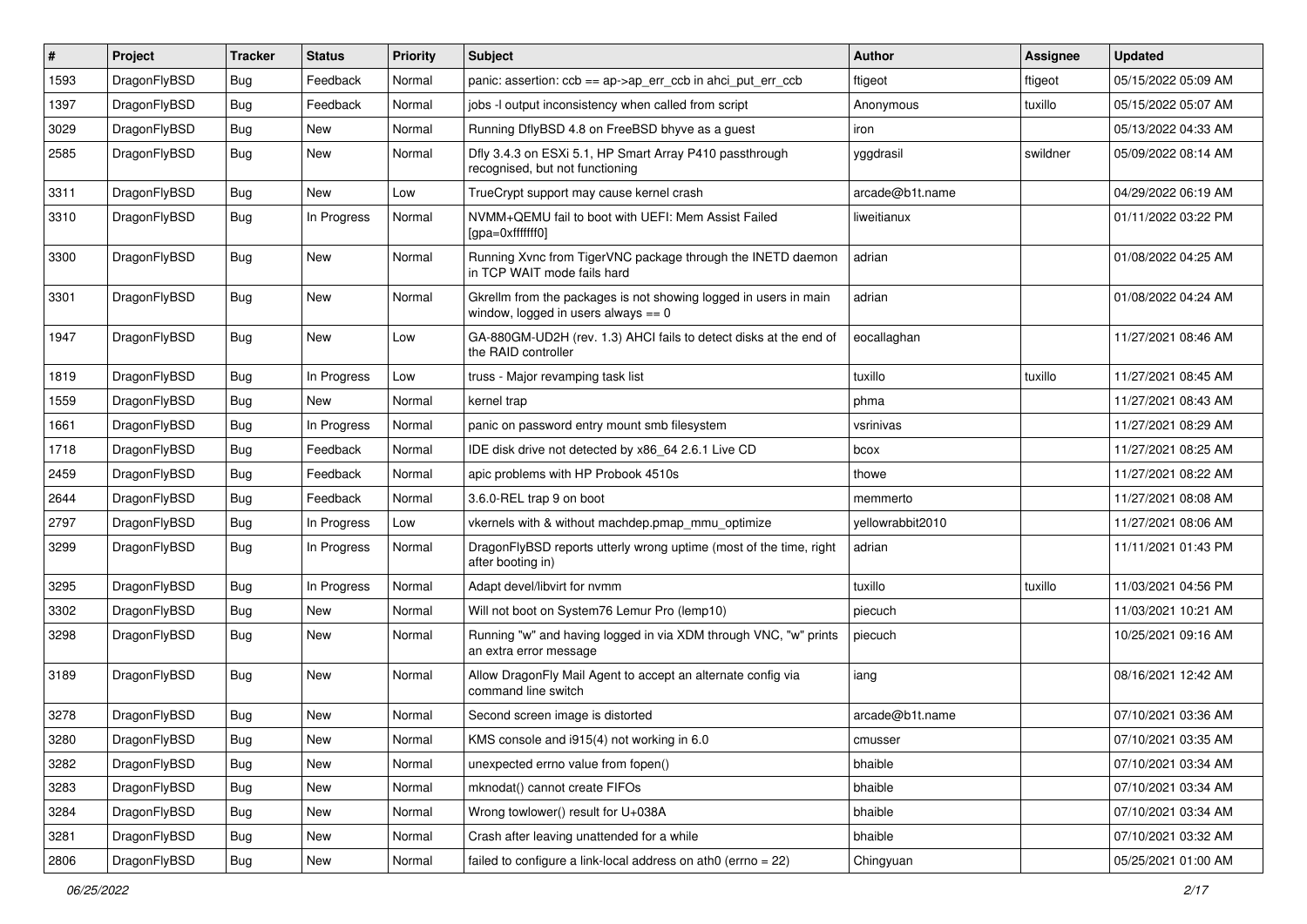| $\vert$ # | Project      | <b>Tracker</b> | <b>Status</b> | <b>Priority</b> | <b>Subject</b>                                                                                                                                            | <b>Author</b> | <b>Assignee</b> | <b>Updated</b>      |
|-----------|--------------|----------------|---------------|-----------------|-----------------------------------------------------------------------------------------------------------------------------------------------------------|---------------|-----------------|---------------------|
| 3269      | DragonFlyBSD | Bug            | In Progress   | Normal          | Is double-buffer'd buf still required by HAMMER2 ?                                                                                                        | tkusumi       |                 | 05/12/2021 04:09 PM |
| 2917      | DragonFlyBSD | Bug            | <b>New</b>    | Normal          | da8: reading primary partition table: error accessing offset<br>000000000000 for 512                                                                      | liweitianux   |                 | 05/11/2021 08:43 PM |
| 3113      | DragonFlyBSD | Bug            | In Progress   | Urgent          | Booting vKernel fails due being out of swap space                                                                                                         | tcullen       |                 | 05/11/2021 04:14 AM |
| 3101      | DragonFlyBSD | <b>Bug</b>     | <b>New</b>    | Low             | PFI CGI install not working in dragonflybsd 5.0.1 USB install                                                                                             | bnegre82      |                 | 05/11/2021 04:14 AM |
| 3089      | DragonFlyBSD | Bug            | In Progress   | Normal          | vtnet(4) - disable TCP checksum offload by default                                                                                                        | jlane         | vadaszi         | 05/11/2021 04:14 AM |
| 2414      | DragonFlyBSD | <b>Bug</b>     | In Progress   | Normal          | Lenovo S10 acpi freeze (not new)                                                                                                                          | davshao       |                 | 05/11/2021 04:13 AM |
| 2852      | DragonFlyBSD | <b>Bug</b>     | <b>New</b>    | Normal          | Hammer File System - hangs on undo during system boot / mount -<br>will not recover on DragonFlyBSD newer than 3.6.0                                      | abale         |                 | 05/11/2021 04:07 AM |
| 2828      | DragonFlyBSD | <b>Bug</b>     | <b>New</b>    | High            | On AMD APUs and Bulldozer CPUs, the machdep.cpu idle hit<br>sysctl should be 3 by default                                                                 | vadaszi       | vadaszi         | 05/11/2021 04:07 AM |
| 2675      | DragonFlyBSD | Bug            | New           | Low             | Ultimate N WiFi Link 5300 get iwn intr: fatal firmware error on 5GHz                                                                                      | revuwa        |                 | 05/11/2021 04:07 AM |
| 2638      | DragonFlyBSD | <b>Bug</b>     | Feedback      | High            | Fix machdep.pmap mmu optimize                                                                                                                             | tuxillo       |                 | 05/11/2021 04:07 AM |
| 2636      | DragonFlyBSD | <b>Bug</b>     | Feedback      | Low             | Add -x flag to iostat (a la solaris)                                                                                                                      | tuxillo       |                 | 05/11/2021 04:07 AM |
| 2631      | DragonFlyBSD | <b>Bug</b>     | In Progress   | Low             | Verify library versioning current with full package build and switch it<br>on (after publishing packages)                                                 | tuxillo       |                 | 05/11/2021 04:06 AM |
| 2013      | DragonFlyBSD | <b>Bug</b>     | In Progress   | Normal          | oversized DMA request loop                                                                                                                                | josepht       |                 | 05/11/2021 04:06 AM |
| 1749      | DragonFlyBSD | Bug            | In Progress   | Normal          | HAMMER fsstress panic in hammer flush inode core<br>'ip->flush_state != HAMMER_FST_FLUSH'                                                                 | vsrinivas     |                 | 05/11/2021 04:06 AM |
| 1745      | DragonFlyBSD | Bug            | Feedback      | Normal          | kmalloc panic                                                                                                                                             | josepht       |                 | 05/11/2021 04:05 AM |
| 1744      | DragonFlyBSD | Bug            | In Progress   | Normal          | HAMMER fsstress panic in hammer setup child callback                                                                                                      | vsrinivas     |                 | 05/11/2021 04:05 AM |
| 1717      | DragonFlyBSD | <b>Bug</b>     | Feedback      | Normal          | HAMMER panic in hammer cursor down()                                                                                                                      | josepht1      |                 | 05/11/2021 04:05 AM |
| 1618      | DragonFlyBSD | <b>Bug</b>     | Feedback      | Normal          | collision for 'struct pmap' when using RPC and <sys user.h=""></sys>                                                                                      | carenas       |                 | 05/11/2021 04:05 AM |
| 1613      | DragonFlyBSD | <b>Bug</b>     | Feedback      | Normal          | USB Keyboard not working on master                                                                                                                        | elekktretterr |                 | 05/11/2021 04:05 AM |
| 1591      | DragonFlyBSD | Bug            | Feedback      | Normal          | Lenovo X301 hangs with AHCI Driver CMD TIMEOUT<br>STS=d0 <bsy></bsy>                                                                                      | eocallaghan   |                 | 05/11/2021 04:05 AM |
| 168       | DragonFlyBSD | <b>Bug</b>     | In Progress   | Normal          | Livelocked limit engaged while trying to setup IPW wireless                                                                                               | mschacht      | sepherosa       | 05/11/2021 04:05 AM |
| 1577      | DragonFlyBSD | Bug            | Feedback      | Normal          | panic: assertion: leaf->base.obj id == ip->obj id in<br>hammer ip delete range                                                                            | qhwt+dfly     |                 | 05/11/2021 04:01 AM |
| 1486      | DragonFlyBSD | Bug            | Feedback      | Normal          | Interrupt storm related to SATA DVD device                                                                                                                | hasso         |                 | 05/11/2021 04:01 AM |
| 1481      | DragonFlyBSD | Bug            | Feedback      | Normal          | panic: assertion: kva p(buf) in soopt from kbuf (after ipfw pipe<br>show, 2.2.1-R)                                                                        | combiner      |                 | 05/11/2021 04:01 AM |
| 1454      | DragonFlyBSD | Bug            | Feedback      | Normal          | Unable to boot from external USB DVD drive                                                                                                                | elekktretterr |                 | 05/11/2021 04:01 AM |
| 1448      | DragonFlyBSD | <b>Bug</b>     | Feedback      | Normal          | panic: assertion: _tp->tt_msg->tt_cpuid == mycpuid in<br>tcp_callout_active tcp_output tcp_usr_send netmsg_pru_send<br>netmsg_service tcpmsg_service_loop | dillon        |                 | 05/11/2021 04:00 AM |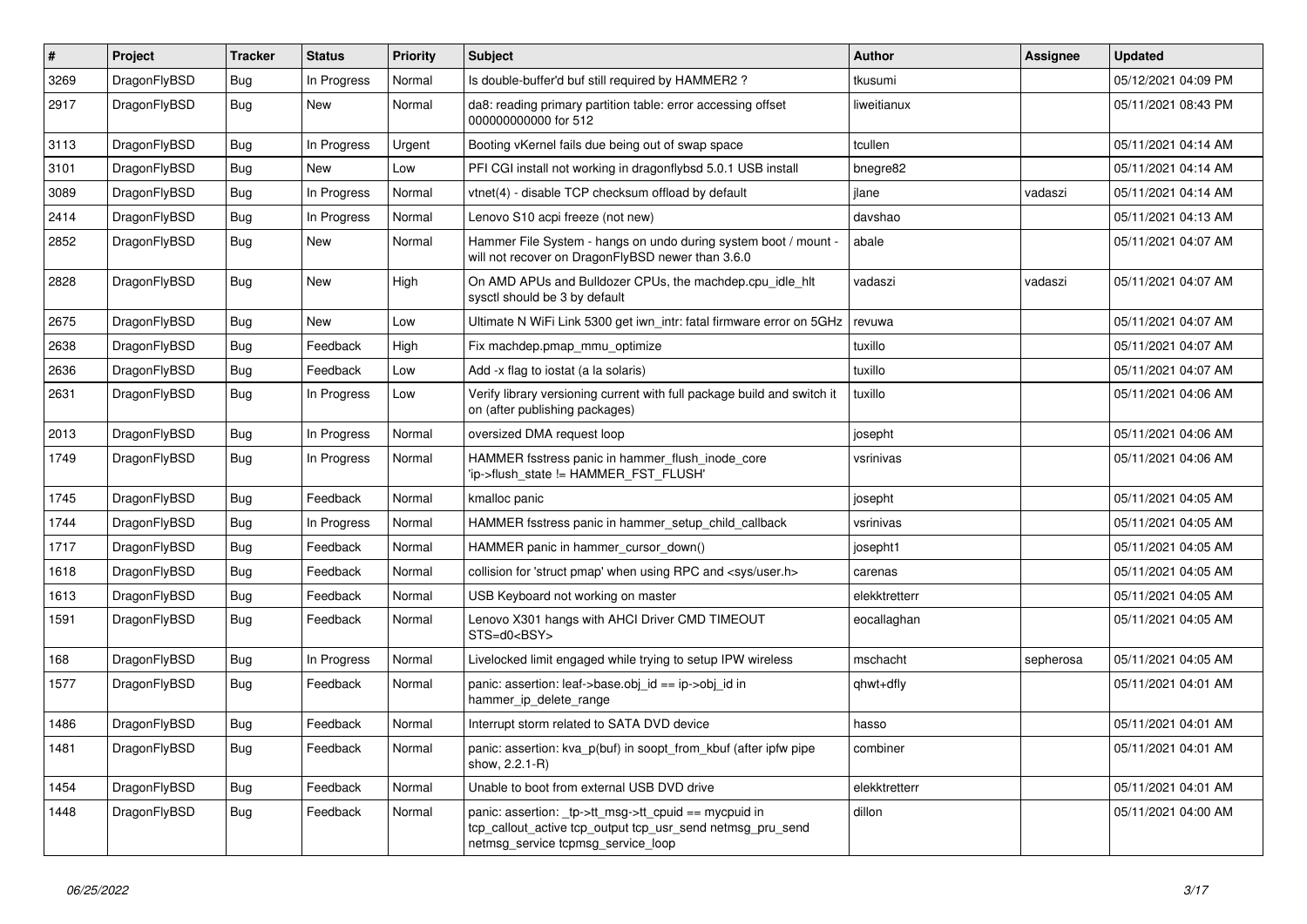| $\vert$ # | Project      | <b>Tracker</b> | <b>Status</b> | <b>Priority</b> | <b>Subject</b>                                                                        | <b>Author</b>      | <b>Assignee</b> | <b>Updated</b>      |
|-----------|--------------|----------------|---------------|-----------------|---------------------------------------------------------------------------------------|--------------------|-----------------|---------------------|
| 1429      | DragonFlyBSD | Bug            | Feedback      | Normal          | vkernel bug - "mfree: m->m_nextpkt != NULL"                                           | dillon             |                 | 05/11/2021 04:00 AM |
| 1428      | DragonFlyBSD | <b>Bug</b>     | Feedback      | Low             | POSIX.1e implementation is too old                                                    | hasso              | tuxillo         | 05/11/2021 04:00 AM |
| 1411      | DragonFlyBSD | <b>Bug</b>     | Feedback      | Normal          | Burning doesn't work with ahci(4)                                                     | hasso              | dillon          | 05/11/2021 04:00 AM |
| 1387      | DragonFlyBSD | Bug            | Feedback      | Normal          | zero-size malloc and ps: kvm_getprocs: Bad address                                    | qhwt+dfly          |                 | 05/11/2021 04:00 AM |
| 1336      | DragonFlyBSD | Bug            | In Progress   | Normal          | Still looking for reports of missed directory entries w/ HAMMER                       | dillon             |                 | 05/11/2021 04:00 AM |
| 1332      | DragonFlyBSD | <b>Bug</b>     | Feedback      | Normal          | DFBSD 2.2 - Booting usbcdrom/usbsticks on thinkpad hangs on<br>"BTX Halted"           | tuxillo            |                 | 05/11/2021 04:00 AM |
| 1313      | DragonFlyBSD | Bug            | New           | Low             | Signal code in kernel needs major overhaul (signal queues,<br>si_code, si_addr)       | hasso              |                 | 05/11/2021 04:00 AM |
| 1293      | DragonFlyBSD | Bug            | <b>New</b>    | Normal          | 2.2.1-REL Installer Request                                                           | mk                 | tuxillo         | 05/11/2021 04:00 AM |
| 1282      | DragonFlyBSD | Bug            | Feedback      | Normal          | panic (trap 12) when booting SMP kernel on Atom 330 (dual core)                       | tomaz.borstnar     |                 | 05/11/2021 04:00 AM |
| 1218      | DragonFlyBSD | Bug            | In Progress   | Normal          | panic: assertion: error == 0 in hammer_start_transaction                              | rumcic             |                 | 05/11/2021 04:00 AM |
| 1181      | DragonFlyBSD | Bug            | In Progress   | Normal          | ACX111 panic                                                                          | elekktretterr      |                 | 05/11/2021 04:00 AM |
| 1148      | DragonFlyBSD | Bug            | In Progress   | Low             | BCM4311 wireless network adapter detected but not functional                          | archimedes.gaviola |                 | 05/11/2021 04:00 AM |
| 1101      | DragonFlyBSD | Bug            | Feedback      | Normal          | ohci related panic                                                                    | polachok           |                 | 05/11/2021 04:00 AM |
| 998       | DragonFlyBSD | Bug            | In Progress   | Normal          | Unconfiguring a vn while it is mounted                                                | rumcic             | tuxillo         | 05/11/2021 04:00 AM |
| 2825      | DragonFlyBSD | <b>Bug</b>     | <b>New</b>    | High            | 3x dhclient = hanging system (objcache exhausted)                                     | jaccovonb          | sepherosa       | 05/11/2021 03:55 AM |
| 2808      | DragonFlyBSD | Bug            | <b>New</b>    | Normal          | X freeze by switching between X and VT - results in black screen                      | lukesky333         |                 | 05/11/2021 03:55 AM |
| 2736      | DragonFlyBSD | <b>Bug</b>     | New           | High            | kernel panics on acpi_timer_probe function                                            | cnb                |                 | 05/11/2021 03:55 AM |
| 2735      | DragonFlyBSD | Bug            | <b>New</b>    | Urgent          | iwn panics SYSSASSERT                                                                 | cnb                |                 | 05/11/2021 03:55 AM |
| 2067      | DragonFlyBSD | Bug            | <b>New</b>    | Normal          | sound/pcm: "play interrupt timeout, channel dead"                                     | matthiasr          |                 | 05/11/2021 03:55 AM |
| 604       | DragonFlyBSD | Bug            | In Progress   | Normal          | 1.8.1-RELEASE - clock runs fast on mainboard ASUS P5A-B                               | veti               |                 | 05/11/2021 03:55 AM |
| 2708      | DragonFlyBSD | Bug            | <b>New</b>    | Normal          | unable to send TCP nor UDP on age(4) interface                                        | dermiste           |                 | 05/11/2021 03:54 AM |
| 2647      | DragonFlyBSD | <b>Bug</b>     | <b>New</b>    | Normal          | HAMMER panic on 3.6.0                                                                 | tuxillo            |                 | 05/11/2021 03:54 AM |
| 2641      | DragonFlyBSD | Bug            | <b>New</b>    | Normal          | Panic when loading natapci as module                                                  | tuxillo            |                 | 05/11/2021 03:54 AM |
| 2630      | DragonFlyBSD | Bug            | New           | Normal          | Bring in latest iconv fixes from FreeBSD10 as well as csmapper<br>updates             | tuxillo            |                 | 05/11/2021 03:54 AM |
| 2544      | DragonFlyBSD | Bug            | <b>New</b>    | Normal          | live DVD system boot (menu option 1) caused db> prompt on<br>PE1950                   | estrabd            |                 | 05/11/2021 03:54 AM |
| 1594      | DragonFlyBSD | <b>Bug</b>     | New           | Normal          | Kernel panic during boot from Live CD on Dell E6400                                   | bodie              |                 | 05/11/2021 03:54 AM |
| 1587      | DragonFlyBSD | Bug            | Feedback      | Normal          | can't gdb across fork                                                                 | corecode           | tuxillo         | 05/11/2021 03:54 AM |
| 1584      | DragonFlyBSD | Bug            | In Progress   | Normal          | can't use ssh from jail: debug1: read_passphrase: can't open<br>/dev/tty: Device busy | corecode           | tuxillo         | 05/11/2021 03:53 AM |
| 1583      | DragonFlyBSD | <b>Bug</b>     | In Progress   | Normal          | panic: assertion: cursor->trans->sync_lock_refs > 0 in<br>hammer_recover_cursor       | corecode           | tuxillo         | 05/11/2021 03:53 AM |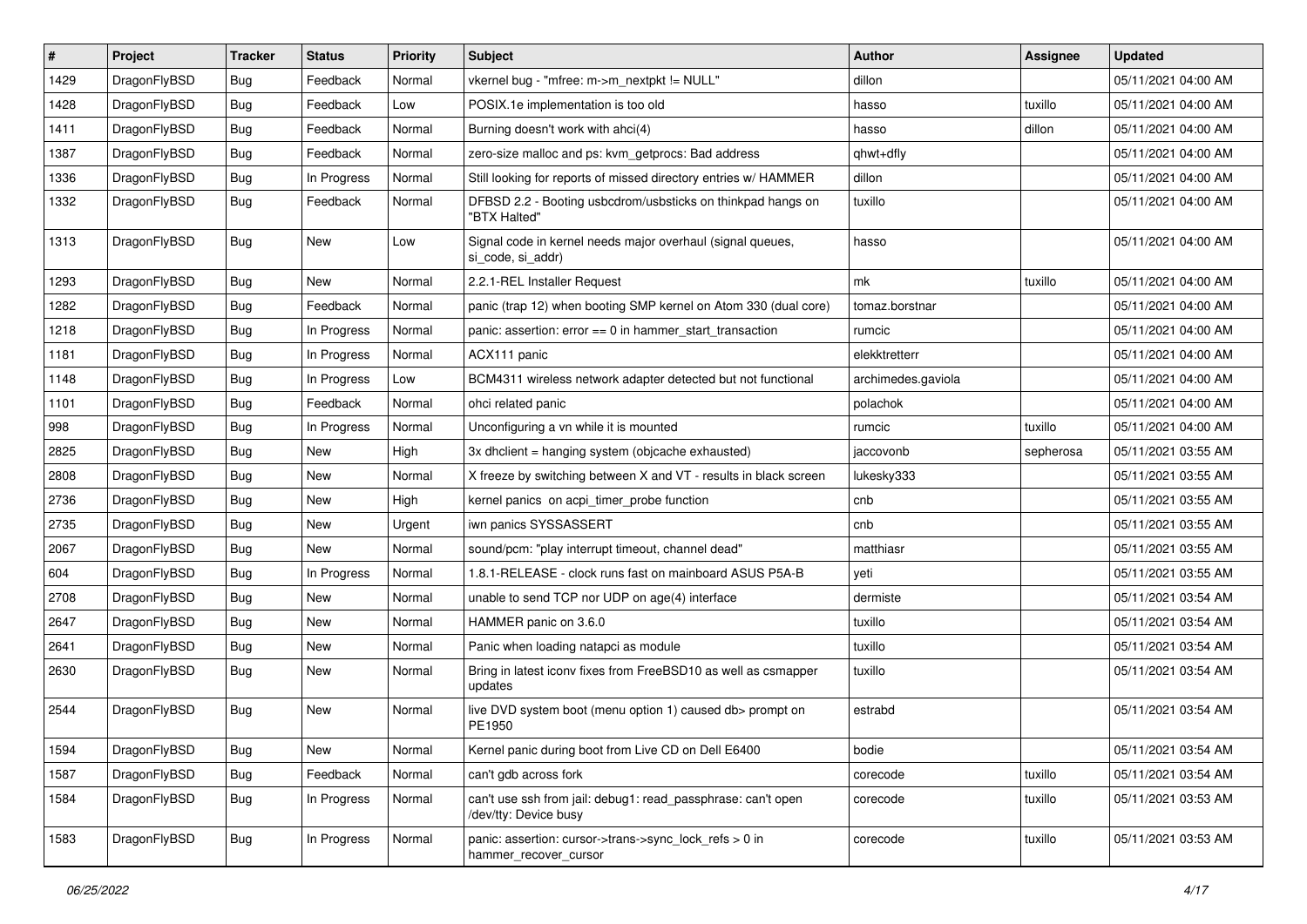| $\#$ | Project      | <b>Tracker</b> | <b>Status</b> | <b>Priority</b> | <b>Subject</b>                                                                               | <b>Author</b> | <b>Assignee</b> | <b>Updated</b>      |
|------|--------------|----------------|---------------|-----------------|----------------------------------------------------------------------------------------------|---------------|-----------------|---------------------|
| 1556 | DragonFlyBSD | Bug            | New           | Normal          | many processes stuck in "hmrrcm", system unusable                                            | corecode      | tuxillo         | 05/11/2021 03:52 AM |
| 1547 | DragonFlyBSD | <b>Bug</b>     | In Progress   | Normal          | disklabel64 automatic sizing                                                                 | corecode      | tuxillo         | 05/11/2021 03:52 AM |
| 1528 | DragonFlyBSD | <b>Bug</b>     | In Progress   | Normal          | ktrace does not show proper return values for pipe(2)                                        | corecode      | tuxillo         | 05/11/2021 03:52 AM |
| 1475 | DragonFlyBSD | Bug            | In Progress   | Normal          | kernel blocks with low memory and syscons setting a high res mode<br>/ scrollback            | corecode      | tuxillo         | 05/11/2021 03:52 AM |
| 1474 | DragonFlyBSD | Bug            | New           | Normal          | ithread 1 unexpectedly rescheduled                                                           | corecode      | tuxillo         | 05/11/2021 03:52 AM |
| 1469 | DragonFlyBSD | Bug            | In Progress   | Normal          | Hammer history security concern                                                              | corecode      | tuxillo         | 05/11/2021 03:52 AM |
| 1442 | DragonFlyBSD | Bug            | New           | Normal          | blocking SIGSEGV and triggering a segment violation produces an<br>all CPU consuming process | corecode      | tuxillo         | 05/11/2021 03:52 AM |
| 1440 | DragonFlyBSD | <b>Bug</b>     | New           | Normal          | ptrace/gdb doesn't work after process blocks SIGTRAP                                         | corecode      | tuxillo         | 05/11/2021 03:52 AM |
| 1368 | DragonFlyBSD | Bug            | In Progress   | Normal          | suspend signal race?                                                                         | qhwt+dfly     |                 | 05/11/2021 03:51 AM |
| 1287 | DragonFlyBSD | <b>Bug</b>     | Feedback      | Normal          | altq configuration doesn't work                                                              | corecode      | tuxillo         | 05/11/2021 03:51 AM |
| 1198 | DragonFlyBSD | Bug            | New           | High            | DDB loops panic in db_read_bytes                                                             | corecode      | tuxillo         | 05/11/2021 03:51 AM |
| 1030 | DragonFlyBSD | <b>Bug</b>     | In Progress   | Normal          | msdosfs umount panic                                                                         | corecode      | tuxillo         | 05/11/2021 03:51 AM |
| 911  | DragonFlyBSD | Bug            | Feedback      | Normal          | kldload/kernel linker can exceed malloc reserve and panic system                             | corecode      | tuxillo         | 05/11/2021 03:51 AM |
| 901  | DragonFlyBSD | Bug            | Feedback      | Normal          | route show needs to get data from all cpus                                                   | corecode      | tuxillo         | 05/11/2021 03:50 AM |
| 884  | DragonFlyBSD | Bug            | In Progress   | High            | Performance/memory problems under filesystem IO load                                         | hasso         |                 | 05/11/2021 03:50 AM |
| 847  | DragonFlyBSD | Bug            | Feedback      | Normal          | processes getting stuck on mount point                                                       | corecode      | tuxillo         | 05/11/2021 03:50 AM |
| 781  | DragonFlyBSD | Bug            | In Progress   | Normal          | fdisk uses wrong geometry on usb flash drives                                                | corecode      | tuxillo         | 05/11/2021 03:50 AM |
| 742  | DragonFlyBSD | <b>Bug</b>     | In Progress   | Normal          | umount problems with multiple mounts                                                         | corecode      | tuxillo         | 05/11/2021 03:46 AM |
| 731  | DragonFlyBSD | Bug            | New           | Normal          | system freeze on "slice too large"                                                           | corecode      | tuxillo         | 05/11/2021 03:45 AM |
| 2358 | DragonFlyBSD | Bug            | In Progress   | Normal          | DFBSD v3.0.2.32.g928ca - panic: hammer: insufficient undo FIFO<br>space!                     | tuxillo       | tuxillo         | 05/10/2021 02:50 AM |
| 3205 | DragonFlyBSD | Bug            | Feedback      | High            | Go compiler net test failing                                                                 | t dfbsd       | tuxillo         | 05/10/2021 02:45 AM |
| 3266 | DragonFlyBSD | Bug            | New           | High            | Filesystems broken due to "KKASSERT(count &<br>TOK_COUNTMASK);"                              | tkusumi       |                 | 03/15/2021 01:21 PM |
| 3228 | DragonFlyBSD | <b>Bug</b>     | New           | Low             | pfi kif unref: state refcount $\leq$ 0 in dmesg                                              | justin        |                 | 03/05/2021 06:39 AM |
| 3252 | DragonFlyBSD | Bug            | <b>New</b>    | Normal          | tcsetattr/tcgetattr set errno incorrectly on non-TTY                                         | tonyc         |                 | 10/26/2020 09:34 PM |
| 3249 | DragonFlyBSD | <b>Bug</b>     | New           | Normal          | HAMMER2 fsync(2) not working properly                                                        | tkusumi       |                 | 09/21/2020 07:07 AM |
| 3247 | DragonFlyBSD | Bug            | New           | Normal          | Kernel panic doing nothing much                                                              | phma          |                 | 09/12/2020 11:40 PM |
| 3243 | DragonFlyBSD | Bug            | New           | Normal          | SMART status not reported properly for SSD disks                                             | daftaupe      |                 | 09/09/2020 11:03 PM |
| 3246 | DragonFlyBSD | <b>Bug</b>     | New           | Normal          | HAMMER2 unable to handle ENOSPC properly                                                     | tkusumi       |                 | 09/04/2020 11:11 AM |
| 2587 | DragonFlyBSD | <b>Bug</b>     | New           | Normal          | SATA DVD writer not detected by DragonFly                                                    | srussell      |                 | 09/04/2020 08:55 AM |
| 3245 | DragonFlyBSD | <b>Bug</b>     | New           | Normal          | panic: free: guard1x fail, i915 load from loader.conf                                        | polachok      |                 | 08/21/2020 10:36 AM |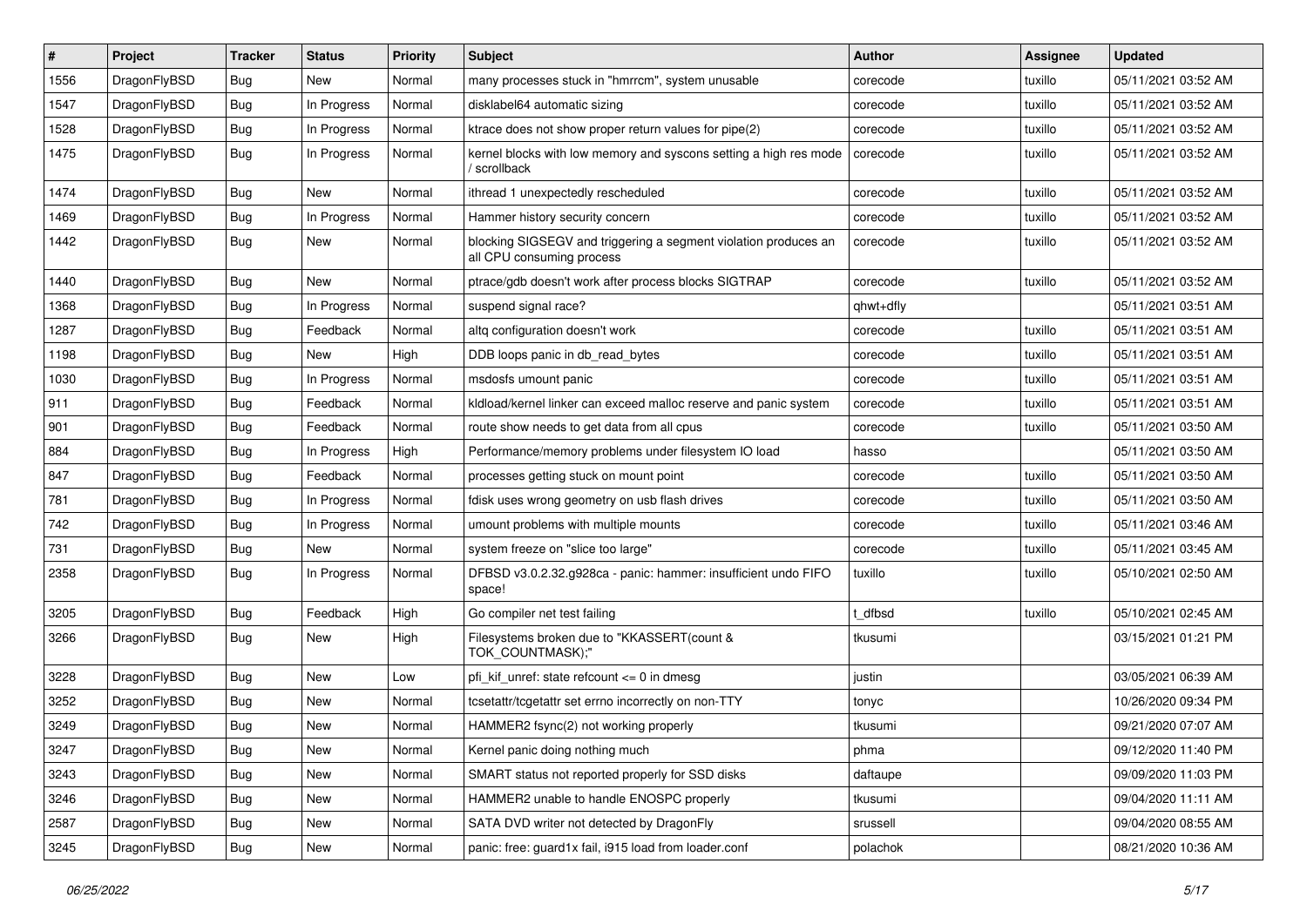| $\vert$ # | Project      | <b>Tracker</b> | <b>Status</b> | <b>Priority</b> | <b>Subject</b>                                                                                                                                              | Author            | <b>Assignee</b> | <b>Updated</b>      |
|-----------|--------------|----------------|---------------|-----------------|-------------------------------------------------------------------------------------------------------------------------------------------------------------|-------------------|-----------------|---------------------|
| 3107      | DragonFlyBSD | Bug            | New           | Low             | ACPI interrupt storm when loading i915 on Lenovo T460                                                                                                       | oyvinht           |                 | 07/15/2020 07:01 AM |
| 3170      | DragonFlyBSD | <b>Bug</b>     | <b>New</b>    | Normal          | repeatable nfsd crash                                                                                                                                       | tse               |                 | 06/11/2020 05:52 AM |
| 3208      | DragonFlyBSD | <b>Bug</b>     | <b>New</b>    | Normal          | Crash related to nfsd                                                                                                                                       | tse               |                 | 06/11/2020 05:52 AM |
| 3240      | DragonFlyBSD | Bug            | New           | High            | compile error because of openssl with /usr/dports/security/rhash<br>for mysql 8 install                                                                     | <b>UlasSAYGIN</b> |                 | 06/04/2020 08:05 AM |
| 3239      | DragonFlyBSD | Bug            | <b>New</b>    | Normal          | unable to SIGKILL glitched emacs                                                                                                                            | piecuch           |                 | 05/26/2020 03:30 AM |
| 3238      | DragonFlyBSD | Bug            | <b>New</b>    | Normal          | race conditions when printing from vkernel console                                                                                                          | piecuch           |                 | 05/19/2020 02:50 PM |
| 3235      | DragonFlyBSD | Bug            | New           | Normal          | Kernel panic in devfs vnops.c                                                                                                                               | mneumann          |                 | 04/28/2020 07:00 AM |
| 3197      | DragonFlyBSD | <b>Bug</b>     | <b>New</b>    | Normal          | DragonFly upgrades                                                                                                                                          | tse               |                 | 04/18/2020 04:18 PM |
| 3226      | DragonFlyBSD | <b>Bug</b>     | <b>New</b>    | Normal          | Xorg freezes in vm: thread stuck in "objtrm1"                                                                                                               | peeter            |                 | 04/08/2020 02:10 AM |
| 3231      | DragonFlyBSD | <b>Bug</b>     | <b>New</b>    | Normal          | wifi drops on 5.8                                                                                                                                           | tse               |                 | 04/06/2020 05:08 AM |
| 3219      | DragonFlyBSD | Bug            | <b>New</b>    | Normal          | x11/xorg port can not be build                                                                                                                              | <b>UlasSAYGIN</b> |                 | 03/31/2020 08:57 AM |
| 3225      | DragonFlyBSD | Bug            | New           | Normal          | nfsd freeze when using gemu                                                                                                                                 | tse               |                 | 03/17/2020 11:52 AM |
| 3224      | DragonFlyBSD | <b>Bug</b>     | New           | Normal          | Kernel panic when trying to ping6                                                                                                                           | zhtw              |                 | 03/08/2020 08:55 AM |
| 3222      | DragonFlyBSD | <b>Bug</b>     | <b>New</b>    | Normal          | gcc - undefined reference to '__atomic_load' (missing libatomic?)                                                                                           | mneumann          |                 | 02/08/2020 02:45 AM |
| 3218      | DragonFlyBSD | Bug            | New           | Normal          | Kernel panics are not sent to comconsole when booted over EFI                                                                                               | mqudsi            |                 | 12/02/2019 08:52 PM |
| 3217      | DragonFlyBSD | Bug            | New           | Normal          | rescue tools: make install fails if rescue folder doesn't exist                                                                                             | t dfbsd           |                 | 11/27/2019 08:16 PM |
| 3215      | DragonFlyBSD | <b>Bug</b>     | <b>New</b>    | Normal          | Hang in tcdrain(3) after write(3)                                                                                                                           | noloader          |                 | 11/25/2019 03:08 PM |
| 3209      | DragonFlyBSD | Bug            | New           | Normal          | svc has some minor bugs                                                                                                                                     | arcade@b1t.name   |                 | 10/24/2019 09:08 AM |
| 3199      | DragonFlyBSD | Bug            | <b>New</b>    | Normal          | PFS label not found panic                                                                                                                                   | tse               |                 | 08/21/2019 03:51 AM |
| 3196      | DragonFlyBSD | Bug            | New           | Normal          | test issue after redmine upgrade (2)                                                                                                                        | tuxillo           |                 | 07/05/2019 04:33 AM |
| 1390      | DragonFlyBSD | <b>Bug</b>     | In Progress   | Normal          | Use id_t type for {get,set}priority()                                                                                                                       | Anonymous         | tuxillo         | 07/05/2019 02:18 AM |
| 3194      | DragonFlyBSD | <b>Bug</b>     | New           | High            | Hammer kernel crash on mirror-stream of PFS after upgrade<br>(assertion "cursor->flags &<br>HAMMER_CURSOR_ITERATE_CHECK" failed in<br>hammer_btree_iterate) | Anonymous         |                 | 06/29/2019 01:32 PM |
| 3047      | DragonFlyBSD | <b>Bug</b>     | <b>New</b>    | Normal          | HAMMER critical write error                                                                                                                                 | samuel            |                 | 06/19/2019 09:50 AM |
| 3124      | DragonFlyBSD | Bug            | New           | High            | DragonFlyBSD 5.0.2 with Hammer2 with UEFI install doesn't boot                                                                                              | wiesl             |                 | 06/18/2019 05:07 AM |
| 1850      | DragonFlyBSD | <b>Bug</b>     | New           | Normal          | volume-add on hammer root fs panic                                                                                                                          | Johannes.Hofmann  |                 | 04/18/2019 04:27 AM |
| 3184      | DragonFlyBSD | Bug            | New           | Normal          | tsleep(9) return value when PCATCH specified                                                                                                                | tkusumi           |                 | 04/03/2019 06:49 AM |
| 3152      | DragonFlyBSD | <b>Bug</b>     | Feedback      | Normal          | Console's size in ttyv0 and single user mode is sticking to 80x25,<br>while ttyv1 can make use of the whole screen                                          | overtime          |                 | 02/24/2019 01:08 AM |
| 3165      | DragonFlyBSD | Bug            | New           | Normal          | Looping at boot time                                                                                                                                        | gop               |                 | 12/28/2018 01:04 PM |
| 1580      | DragonFlyBSD | <b>Bug</b>     | Feedback      | Normal          | Panic (Fatal trap 12: page fault while in kernel mode) while playing<br>with pf and netif names                                                             | rumcic            |                 | 12/21/2018 01:21 AM |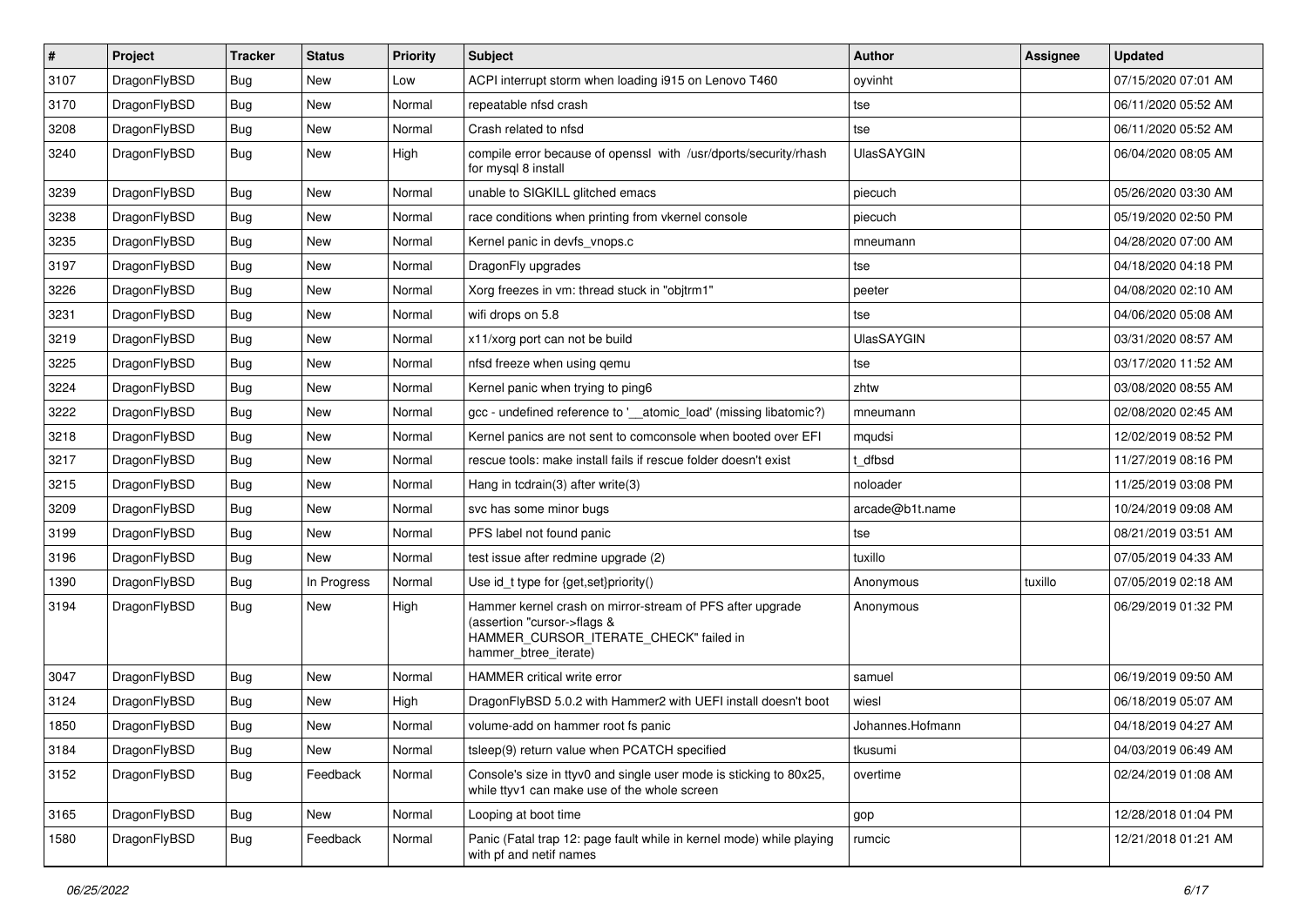| #    | Project      | <b>Tracker</b> | <b>Status</b> | <b>Priority</b> | Subject                                                                                                 | Author                 | <b>Assignee</b> | <b>Updated</b>      |
|------|--------------|----------------|---------------|-----------------|---------------------------------------------------------------------------------------------------------|------------------------|-----------------|---------------------|
| 3141 | DragonFlyBSD | <b>Bug</b>     | <b>New</b>    | Normal          | dhclient blocks boot process                                                                            | rowo                   |                 | 12/16/2018 11:01 AM |
| 2250 | DragonFlyBSD | <b>Bug</b>     | <b>New</b>    | Normal          | Kernel panic                                                                                            | adamk                  |                 | 11/23/2018 01:10 AM |
| 3157 | DragonFlyBSD | <b>Bug</b>     | New           | Normal          | TP-Link UE300 not working in 5.2-RELEASE                                                                | tuxillo                |                 | 11/15/2018 02:08 PM |
| 2287 | DragonFlyBSD | Bug            | New           | Normal          | HAMMER(ROOT) Illegal UNDO TAIL signature at<br>300000001967c000                                         | y0n3t4n1               |                 | 11/07/2018 01:22 AM |
| 2898 | DragonFlyBSD | Bug            | <b>New</b>    | Normal          | <b>HAMMER</b> panic                                                                                     | pavalos                |                 | 11/03/2018 07:05 AM |
| 3120 | DragonFlyBSD | <b>Bug</b>     | <b>New</b>    | Normal          | Intel AC 8260 firmware does not load                                                                    | Vintodrimmer           |                 | 08/28/2018 03:30 AM |
| 3143 | DragonFlyBSD | Bug            | New           | Normal          | assertion "0" failed in hammer2 inode xop chain sync                                                    | cbin                   |                 | 07/18/2018 12:50 PM |
| 3139 | DragonFlyBSD | <b>Bug</b>     | New           | Normal          | USB Mouse Does Not Work in DragonflyBSD guest on VirtualBox                                             | chiguy1256             |                 | 06/24/2018 10:14 PM |
| 3134 | DragonFlyBSD | Bug            | <b>New</b>    | Normal          | RFC 3021 (/31 networks) appear to be unsupported                                                        | jailbird               |                 | 05/16/2018 11:03 PM |
| 3132 | DragonFlyBSD | <b>Bug</b>     | New           | Low             | unifdef mined                                                                                           | bcallah                |                 | 04/26/2018 08:34 PM |
| 3129 | DragonFlyBSD | Bug            | <b>New</b>    | High            | Kernel panic with 5.2.0 on A2SDi-4C-HLN4F                                                               | stateless              |                 | 04/24/2018 12:50 AM |
| 1521 | DragonFlyBSD | Bug            | Feedback      | Normal          | amd64 2.4 livecd won't mount root at boot                                                               | bolapara               |                 | 01/28/2018 03:45 AM |
| 3117 | DragonFlyBSD | <b>Bug</b>     | <b>New</b>    | Normal          | Problem with colours if "intel" video-driver used                                                       | dpostolov              |                 | 01/07/2018 11:35 PM |
| 3116 | DragonFlyBSD | Bug            | New           | Normal          | da0 detects on very big volume if to _remove_ usb install stick and<br>reboot on Intel NUC5PPYH         | dpostolov              |                 | 01/07/2018 09:40 PM |
| 3111 | DragonFlyBSD | Bug            | In Progress   | High            | Mouse lags every second heavily under X11                                                               | mneumann               |                 | 12/12/2017 09:46 PM |
| 3110 | DragonFlyBSD | Bug            | <b>New</b>    | Normal          | crash with ipfw3 under load                                                                             | bnegre82               |                 | 12/09/2017 06:22 AM |
| 3076 | DragonFlyBSD | <b>Bug</b>     | New           | Normal          | sys/dev/netif/ig_hal/e1000_ich8lan.c:1594: sanity checking mixup?                                       | dcb                    |                 | 10/11/2017 01:58 AM |
| 3025 | DragonFlyBSD | Bug            | <b>New</b>    | Normal          | sys/dev/powermng/powernow/powernow.c:284: bad comparison?                                               | dcb                    |                 | 09/23/2017 07:45 AM |
| 3052 | DragonFlyBSD | Bug            | New           | Normal          | panic DragonFly v4.8.1-RELEASE by mounting a malformed NTFS<br>image [64.000]                           | open.source@ribose.com |                 | 08/14/2017 03:22 AM |
| 3051 | DragonFlyBSD | Bug            | <b>New</b>    | Normal          | panic DragonFly v4.8.1-RELEASE by mounting a malformed NTFS<br>image [12.000]                           | open.source@ribose.com |                 | 08/14/2017 03:20 AM |
| 3049 | DragonFlyBSD | Bug            | <b>New</b>    | Normal          | panic DragonFly v4.8.1-RELEASE by mounting a malformed<br>msdosfs image [12.128]                        | open.source@ribose.com |                 | 08/14/2017 02:53 AM |
| 3011 | DragonFlyBSD | <b>Bug</b>     | In Progress   | Normal          | dragonfly/sys/dev/netif/re/re.c: suspicious code?                                                       | dcb                    |                 | 07/29/2017 01:26 AM |
| 3036 | DragonFlyBSD | Bug            | <b>New</b>    | Normal          | panic in icmp_redirect_start() ASSERT_IN_NETISR(0)                                                      | tautolog               |                 | 05/11/2017 07:27 PM |
| 3035 | DragonFlyBSD | Bug            | New           | Normal          | panic: assertion "cpu >= 0 && cpu < ncpus" failed in netisr_cpuport<br>at /usr/src/sys/net/netisr2.h:87 | masu                   |                 | 05/11/2017 01:24 AM |
| 3021 | DragonFlyBSD | Bug            | In Progress   | Normal          | sys/dev/drm/i915/i915_gem_stolen.c:115]: (error) Signed integer<br>overflow for expression '65535<<20'  | dcb                    |                 | 04/11/2017 12:46 PM |
| 3024 | DragonFlyBSD | <b>Bug</b>     | New           | Low             | sys/dev/netif/wi/if_wi.c:1090]: (style) Redundant condition                                             | dcb                    |                 | 04/11/2017 11:56 AM |
| 3022 | DragonFlyBSD | Bug            | New           | Normal          | sys/dev/netif/ath/ath/if_ath.c:2142: strange bitmask?                                                   | dcb                    |                 | 04/11/2017 11:49 AM |
| 3018 | DragonFlyBSD | <b>Bug</b>     | New           | Normal          | sys/bus/u4b/wlan/if_run.c:5464]: (style) Redundant condition                                            | dcb                    |                 | 04/11/2017 11:26 AM |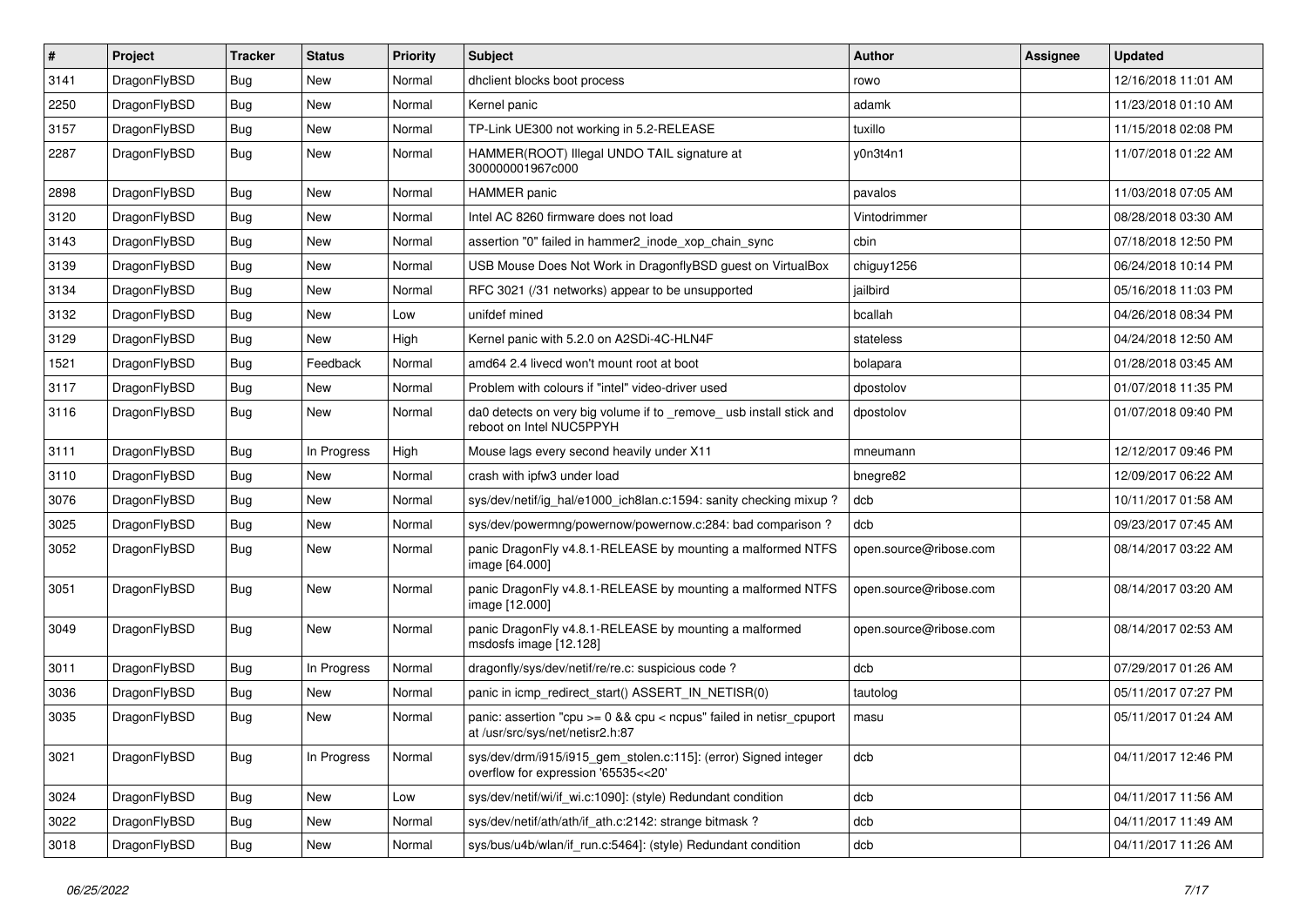| $\#$ | Project      | <b>Tracker</b> | <b>Status</b> | <b>Priority</b> | Subject                                                                                                       | <b>Author</b>   | Assignee | <b>Updated</b>      |
|------|--------------|----------------|---------------|-----------------|---------------------------------------------------------------------------------------------------------------|-----------------|----------|---------------------|
| 3006 | DragonFlyBSD | Bug            | New           | Normal          | boot0cfg: panic in kern_udev.c in function _udev_dict_set_cstr when<br>installing in VirtualBox               | MichiGreat      |          | 04/01/2017 02:22 PM |
| 2994 | DragonFlyBSD | Bug            | New           | Normal          | Intermittent boot hangs after git: hammer - HAMMER Version 7                                                  | davshao         |          | 03/30/2017 02:06 PM |
| 2972 | DragonFlyBSD | <b>Bug</b>     | New           | Normal          | ipfw3 "deny to me" does not work correctly                                                                    | mneumann        |          | 12/27/2016 12:11 PM |
| 2970 | DragonFlyBSD | Bug            | New           | Normal          | kernel 4.7: "Is -I" causes panic on UDF filesystem: "bgetvp -<br>overlapping buffer"                          | peeter          |          | 12/21/2016 02:46 AM |
| 1307 | DragonFlyBSD | <b>Bug</b>     | In Progress   | Normal          | hammer tid -2 shows unexpected result                                                                         | corecode        |          | 10/18/2016 05:29 PM |
| 2526 | DragonFlyBSD | Bug            | <b>New</b>    | Normal          | hammer cleanup doesn't run on first day of DST                                                                | pavalos         |          | 10/18/2016 05:28 PM |
| 2958 | DragonFlyBSD | Bug            | Feedback      | Normal          | Hammer FS dies during pruning after massive write load                                                        | neilb           |          | 10/11/2016 04:20 AM |
| 2957 | DragonFlyBSD | Bug            | Feedback      | Normal          | swapoff -a followed by swapon -a doesn't give your swap back                                                  | neilb           |          | 10/09/2016 04:17 AM |
| 2915 | DragonFlyBSD | Bug            | New           | High            | Hammer mirror-copy problem                                                                                    | : dfbsd         |          | 08/25/2016 05:28 AM |
| 2936 | DragonFlyBSD | Bug            | New           | Normal          | loader.efi crashes while loading kernel                                                                       | spaceille       |          | 08/20/2016 06:17 AM |
| 2931 | DragonFlyBSD | Bug            | New           | Low             | 'gdb' of 'vkernel' unable to print backtrace                                                                  | tofergus        |          | 07/26/2016 01:51 PM |
| 2930 | DragonFlyBSD | Bug            | New           | High            | 'objcache' causes panic during 'nfs_readdir'                                                                  | tofergus        |          | 07/26/2016 01:09 PM |
| 2924 | DragonFlyBSD | <b>Bug</b>     | New           | Normal          | cat -v fails to tag characters in extended table with M- prefix with<br>some locales                          | sevan           |          | 07/11/2016 07:18 AM |
| 2878 | DragonFlyBSD | Bug            | New           | Low             | [fix] CCVER problem when using clang and cpu extensions<br>(intrinsics)                                       | arcade@b1t.name |          | 06/24/2016 04:25 AM |
| 2891 | DragonFlyBSD | Bug            | <b>New</b>    | Normal          | Kernel panic in IEEE802.11 related code                                                                       | shamaz          |          | 05/29/2016 05:49 PM |
| 2890 | DragonFlyBSD | Bug            | New           | Normal          | not able to boot usb installer on Toshiba Chromebook 2                                                        | johnnywhishbone |          | 02/22/2016 03:42 AM |
| 2892 | DragonFlyBSD | Bug            | New           | Normal          | swap pager:indefinite wait bufferf error                                                                      | lhmwzy          |          | 02/21/2016 10:32 PM |
| 2887 | DragonFlyBSD | Bug            | New           | Low             | Missing extattr_namespace_to_string and<br>extattr_string_to_namespace functions                              | rubenk          |          | 02/06/2016 05:09 AM |
| 2886 | DragonFlyBSD | Bug            | <b>New</b>    | Normal          | dragonfly mail agent: sending a testmail causes high system load                                              | worf            |          | 02/05/2016 05:53 AM |
| 2870 | DragonFlyBSD | Bug            | New           | High            | Broken text and icons when glamor acceleration is used                                                        | 375gnu          | ftigeot  | 01/31/2016 12:13 AM |
| 2882 | DragonFlyBSD | Bug            | <b>New</b>    | Low             | bridge sends packets from individual interfaces                                                               | arcade@b1t.name |          | 01/09/2016 12:43 PM |
| 2881 | DragonFlyBSD | Bug            | New           | Normal          | Pulseaudio hangs/resets system when starting X11                                                              | mneumann        |          | 01/09/2016 03:08 AM |
| 2877 | DragonFlyBSD | Bug            | New           | Low             | sed fails when working with UTF-8 locale and non-UTF symbols                                                  | arcade@b1t.name |          | 12/30/2015 11:20 AM |
| 2674 | DragonFlyBSD | Bug            | <b>New</b>    | Normal          | <b>GPT Support</b>                                                                                            | ftigeot         |          | 12/28/2015 02:54 PM |
| 2874 | DragonFlyBSD | <b>Bug</b>     | New           | Normal          | make world DESTDIR=/emptydir fails                                                                            | pascii          |          | 12/25/2015 07:04 AM |
| 2863 | DragonFlyBSD | <b>Bug</b>     | New           | Normal          | HAMMER synch tid is zero                                                                                      | shamaz          |          | 12/12/2015 11:24 PM |
| 2859 | DragonFlyBSD | <b>Bug</b>     | New           | Low             | Installer configuration menu always highlights "Select timezone", no<br>matter which step was last completed. | cgag            |          | 12/02/2015 01:54 PM |
| 2858 | DragonFlyBSD | <b>Bug</b>     | New           | Low             | Installer "Local or UTC" question should have "No" selected by<br>default.                                    | cgag            |          | 12/02/2015 01:18 PM |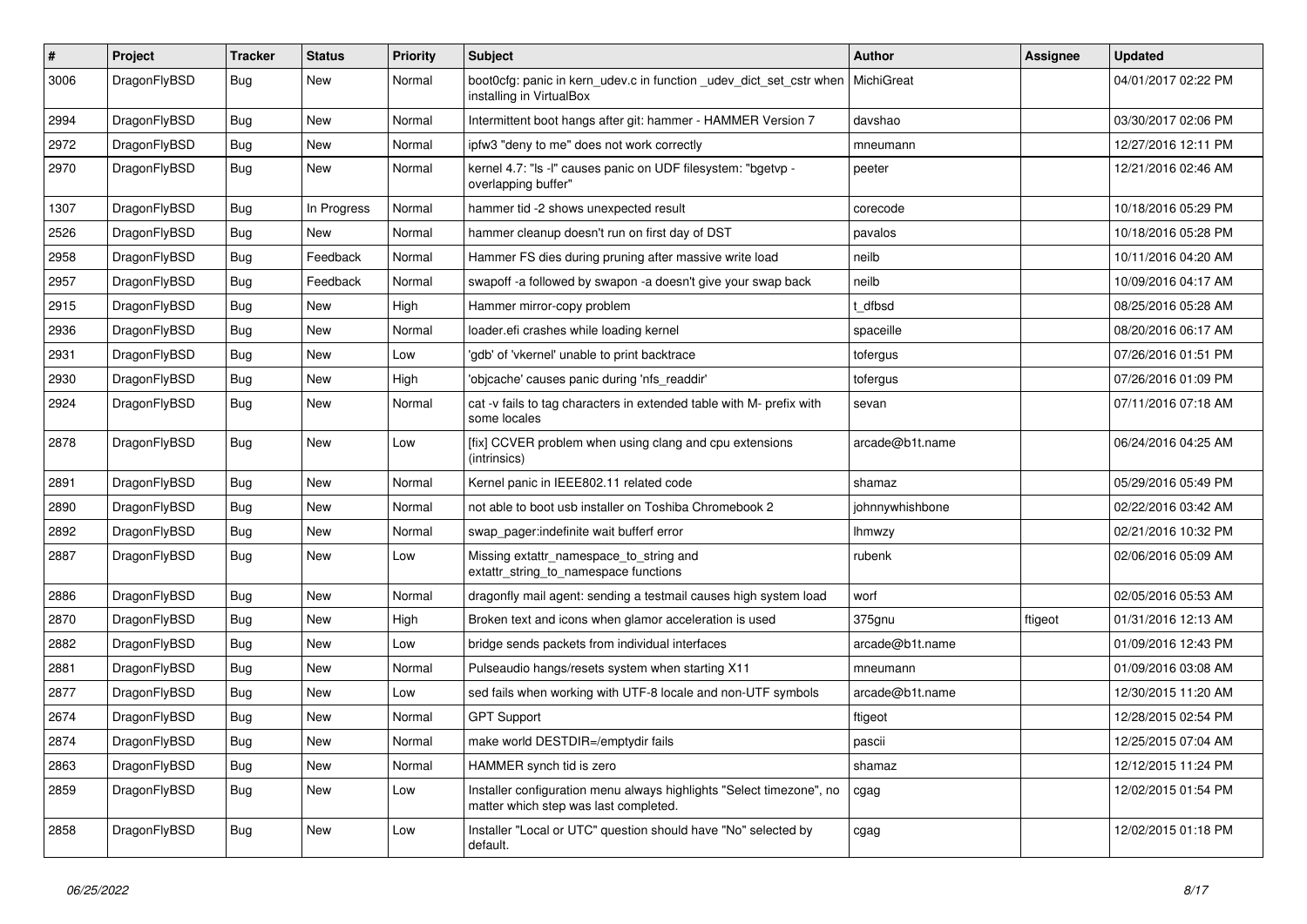| $\pmb{\#}$ | Project      | <b>Tracker</b> | <b>Status</b> | <b>Priority</b> | Subject                                                                                                                                                  | <b>Author</b>    | <b>Assignee</b> | <b>Updated</b>      |
|------------|--------------|----------------|---------------|-----------------|----------------------------------------------------------------------------------------------------------------------------------------------------------|------------------|-----------------|---------------------|
| 2857       | DragonFlyBSD | Bug            | <b>New</b>    | Normal          | hammer stalls via bitcoin-qt                                                                                                                             | tkusumi          |                 | 11/30/2015 06:52 AM |
| 2835       | DragonFlyBSD | Bug            | New           | Normal          | /usr/include/c++/5.0/bits/c++locale.h likes<br>POSIX C SOURCE>=200809                                                                                    | davshao          |                 | 11/18/2015 03:40 AM |
| 2840       | DragonFlyBSD | Bug            | <b>New</b>    | Normal          | wrong voltage is reported                                                                                                                                | yellowrabbit2010 |                 | 09/11/2015 06:09 PM |
| 2819       | DragonFlyBSD | Bug            | In Progress   | Normal          | Random micro system freezes after a week of uptime                                                                                                       | ftigeot          | dillon          | 08/16/2015 08:46 PM |
| 2822       | DragonFlyBSD | Bug            | New           | Normal          | USB 3.0 stick throws "reading primary partition table: error<br>accessing offset 000[] for 152" error, while the stick works on any<br>other OS I tested | revuwa           | profmakx        | 06/29/2015 05:56 AM |
| 2391       | DragonFlyBSD | Bug            | In Progress   | Normal          | System lock with ahci and acpi enabled on ATI RS690 chipset with<br>SMB600 sata controller                                                               | jorisgio         | vadaszi         | 06/03/2015 03:51 PM |
| 2820       | DragonFlyBSD | Bug            | <b>New</b>    | Normal          | TP-Link USB Wi-Fi adapter cannot be reattached to the system                                                                                             | shamaz           |                 | 05/22/2015 09:45 PM |
| 2816       | DragonFlyBSD | Bug            | <b>New</b>    | Normal          | A multitasking process being debugged can get stuck                                                                                                      | phma             |                 | 05/19/2015 03:57 AM |
| 2812       | DragonFlyBSD | Bug            | <b>New</b>    | Normal          | Panic on Intel DE3815TYKHE                                                                                                                               | tmorp            |                 | 05/14/2015 03:14 PM |
| 2809       | DragonFlyBSD | Bug            | <b>New</b>    | Normal          | hammer mirror-stream                                                                                                                                     | masu             |                 | 04/10/2015 12:33 AM |
| 2803       | DragonFlyBSD | Bug            | <b>New</b>    | Normal          | HAMMER: Warning: UNDO area too small!                                                                                                                    | ftigeot          |                 | 03/11/2015 03:42 PM |
| 2802       | DragonFlyBSD | Bug            | <b>New</b>    | Normal          | USB Wifi urtwn0 crash from cd boot                                                                                                                       | opvalues         |                 | 03/10/2015 01:07 AM |
| 2799       | DragonFlyBSD | Bug            | <b>New</b>    | Normal          | Fatal trap 12 caused by moused(8) -p /dev/cual0                                                                                                          | opvalues         |                 | 03/04/2015 11:01 PM |
| 2788       | DragonFlyBSD | Bug            | <b>New</b>    | Normal          | ioctl GSLICEINFO: Not working for vnode slice                                                                                                            | mneumann         |                 | 02/12/2015 07:49 AM |
| 1672       | DragonFlyBSD | Bug            | Feedback      | Normal          | panic (trap 12) around btree search() in 2.4.1-RELEASE                                                                                                   | floid            |                 | 01/19/2015 03:36 AM |
| 1634       | DragonFlyBSD | Bug            | <b>New</b>    | Normal          | panic: spin lock: 0xe4ad1320, indefinitive wait!                                                                                                         | elekktretterr    |                 | 01/19/2015 03:21 AM |
| 600        | DragonFlyBSD | Bug            | New           | Low             | /sys/libkern/karc4random                                                                                                                                 | robin carey5     | profmakx        | 01/19/2015 03:07 AM |
| 1560       | DragonFlyBSD | Bug            | Feedback      | Normal          | Unable to modify partition table on ThinkPad T61p during install                                                                                         | rehsack          |                 | 01/15/2015 08:57 AM |
| 1127       | DragonFlyBSD | Bug            | Feedback      | Low             | cdrom drive not detected                                                                                                                                 | tgr              | corecode        | 01/15/2015 08:55 AM |
| 979        | DragonFlyBSD | Bug            | Feedback      | Normal          | Failure-prone USB mass storage (SB600? msdosfs? CAM?)                                                                                                    | floid            |                 | 01/15/2015 08:38 AM |
| 846        | DragonFlyBSD | <b>Bug</b>     | Feedback      | Normal          | USB bugs:usb mouse can't used!                                                                                                                           | frankning        |                 | 01/15/2015 08:36 AM |
| 1456       | DragonFlyBSD | Bug            | Feedback      | Normal          | Microsoft wireless desktop problems                                                                                                                      | elekktretterr    |                 | 01/15/2015 08:34 AM |
| 1194       | DragonFlyBSD | Bug            | New           | Normal          | SCSI errors while trying to copy photos from my camera                                                                                                   | elekktretterr    |                 | 01/14/2015 04:39 PM |
| 2617       | DragonFlyBSD | Bug            | Feedback      | Normal          | Possible issue with wireless mouse on 3.6 release                                                                                                        | FilippoMo        |                 | 01/14/2015 03:42 PM |
| 2746       | DragonFlyBSD | Bug            | New           | Normal          | some fraction of xterms started from the xmonad window manager<br>get killed with SIGALRM                                                                | isenmann         | profmakx        | 12/28/2014 02:51 AM |
| 2738       | DragonFlyBSD | <b>Bug</b>     | New           | Normal          | Hammer: Strange behavior when trying to recover old version of<br>moved file                                                                             | roland           |                 | 11/20/2014 08:02 AM |
| 2731       | DragonFlyBSD | <b>Bug</b>     | In Progress   | Normal          | Screen full of random colors when starting Xorg with Intel Haswell<br>HD Graphics P4600                                                                  | jkatzmaier       |                 | 11/12/2014 04:08 PM |
| 2712       | DragonFlyBSD | <b>Bug</b>     | New           | Normal          | connect(2) returns EINVAL when retrying after ECONNREFUSED                                                                                               | jorisgio         |                 | 08/14/2014 05:31 PM |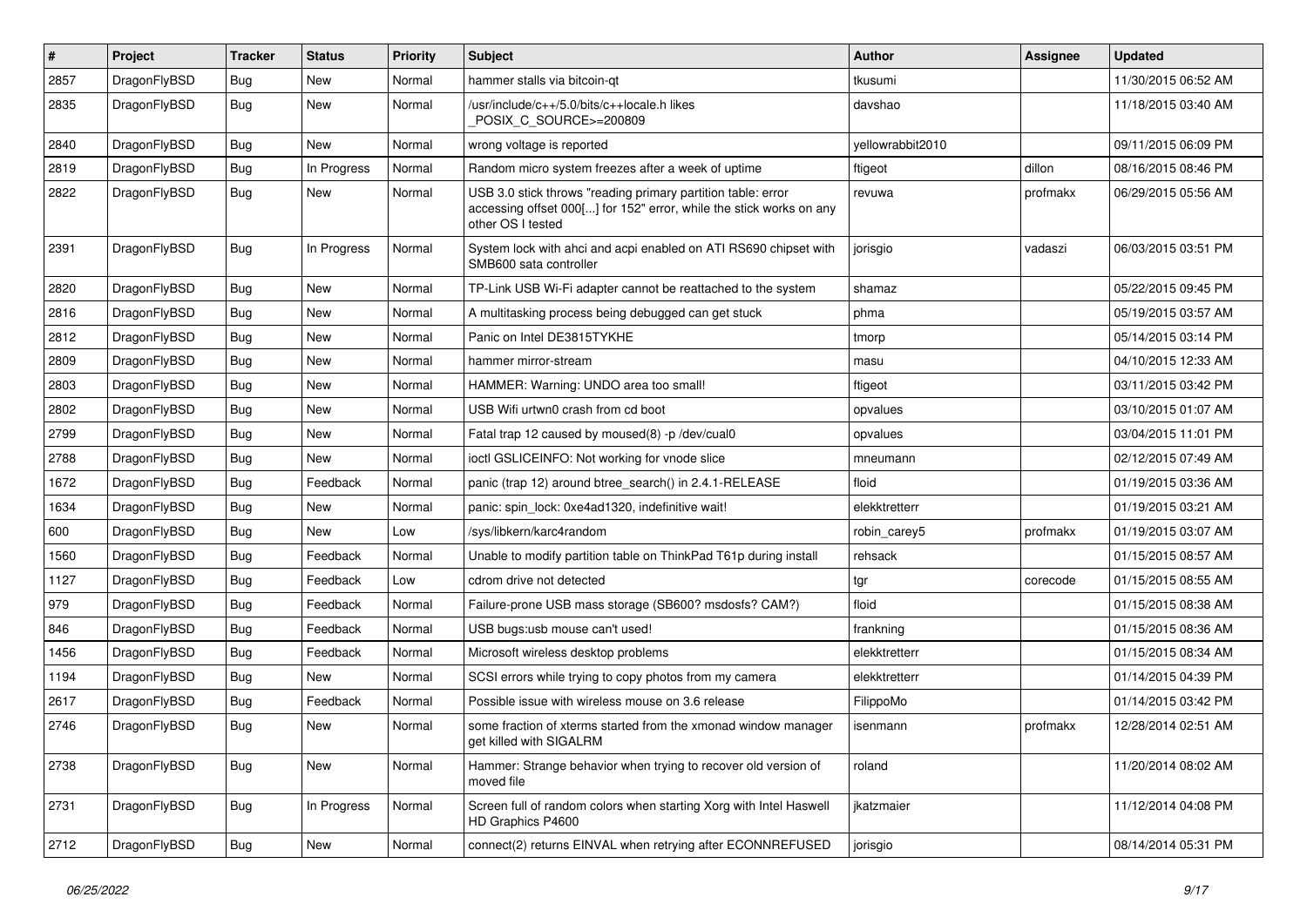| #    | Project      | <b>Tracker</b> | <b>Status</b> | <b>Priority</b> | Subject                                                                                          | <b>Author</b>     | Assignee | <b>Updated</b>      |
|------|--------------|----------------|---------------|-----------------|--------------------------------------------------------------------------------------------------|-------------------|----------|---------------------|
| 2688 | DragonFlyBSD | Bug            | New           | Normal          | 67613368bdda7 Fix wrong checks for U4B presence Asrock Z77M<br>difficulty detecting USB keyboard | davshao           |          | 06/28/2014 07:08 PM |
| 2687 | DragonFlyBSD | Bug            | <b>New</b>    | Normal          | natacontrol software RAID in installer                                                           | csmelosky         |          | 06/22/2014 12:03 PM |
| 2680 | DragonFlyBSD | Bug            | New           | Low             | boot0cfg update makes box unbootable                                                             | herrgard          |          | 06/10/2014 06:02 AM |
| 2489 | DragonFlyBSD | Bug            | <b>New</b>    | Normal          | nmalloc doesn't cache VA for allocations > 8KB                                                   | vsrinivas         |          | 06/10/2014 05:51 AM |
| 2490 | DragonFlyBSD | Bug            | New           | Normal          | nmalloc should color addresses to avoid cache bank conflictsw                                    | vsrinivas         |          | 06/10/2014 05:51 AM |
| 2329 | DragonFlyBSD | Bug            | New           | Normal          | ibm x3550 & acpi                                                                                 | ano               |          | 06/03/2014 11:37 AM |
| 2416 | DragonFlyBSD | Bug            | New           | Normal          | ".' entry can be removed on mounted nfs filesystem                                               | ftigeot           | tuxillo  | 06/03/2014 04:40 AM |
| 1579 | DragonFlyBSD | Bug            | Feedback      | Normal          | dfly 2.4.1 does not like HP DL360G4p and Smart Array 6400 with<br>MSA20                          | tomaz.borstnar    | tuxillo  | 06/02/2014 02:44 PM |
| 696  | DragonFlyBSD | Bug            | <b>New</b>    | Low             | <b>IPSEC</b> recommendation                                                                      | robin_carey5      | tuxillo  | 06/02/2014 02:40 PM |
| 2629 | DragonFlyBSD | Bug            | New           | Normal          | Replace gcc44 with llvm34, clang34, and libc++                                                   | tuxillo           |          | 06/02/2014 02:30 PM |
| 1592 | DragonFlyBSD | Bug            | Feedback      | Normal          | AcpiOSUnmapMemory: Warning, deallocation did not track<br>allocation.                            | eocallaghan       |          | 06/02/2014 07:45 AM |
| 1330 | DragonFlyBSD | Bug            | Feedback      | Normal          | Hammer, usb disk, SYNCHRONIZE CACHE failure                                                      | josepht           |          | 06/02/2014 04:56 AM |
| 745  | DragonFlyBSD | Bug            | Feedback      | Normal          | the evil interrupt stats monster is still around!                                                | corecode          | tuxillo  | 06/02/2014 04:17 AM |
| 570  | DragonFlyBSD | Bug            | Feedback      | Normal          | 1.8.x: ACPI problems                                                                             | qhwt+dfly         |          | 06/02/2014 03:45 AM |
| 2652 | DragonFlyBSD | Bug            | New           | Normal          | 189a0ff3761b47  ix: Implement MSI-X support locks up Lenovo<br>S10 Intel Atom n270               | davshao           |          | 05/14/2014 01:55 AM |
| 1695 | DragonFlyBSD | Bug            | New           | Normal          | NFS-related system breakdown                                                                     | Anonymous         |          | 04/10/2014 12:35 AM |
| 2657 | DragonFlyBSD | Bug            | <b>New</b>    | High            | Needs acl to migrate our servers                                                                 | ferney            |          | 03/31/2014 11:37 AM |
| 2473 | DragonFlyBSD | Bug            | New           | Normal          | Kernel crash when trying to up the wpi0 device (Dfly<br>v3.3.0.758.g47388-DEVELOPMENT)           | tomaz             |          | 02/24/2014 08:50 AM |
| 2619 | DragonFlyBSD | Bug            | New           | Normal          | DragonFly 3.6 can't be installed on a 6TB volume                                                 | ftigeot           |          | 02/23/2014 11:55 PM |
| 285  | DragonFlyBSD | Bug            | Feedback      | Low             | interrupt latency with re without ip address configured                                          | thomas.nikolajsen |          | 02/20/2014 10:30 AM |
| 2645 | DragonFlyBSD | Bug            | <b>New</b>    | Normal          | panic with dsched fq and ioprio                                                                  | jyoung15          |          | 02/20/2014 07:29 AM |
| 1246 | DragonFlyBSD | Bug            | New           | Normal          | bad resolution (monitor desync) with livedvd                                                     | Przem0l           |          | 02/18/2014 06:29 AM |
| 989  | DragonFlyBSD | <b>Bug</b>     | <b>New</b>    | Normal          | installer/fdisk trouble with wrapped values                                                      | Discodestroyer    |          | 02/18/2014 06:27 AM |
| 1185 | DragonFlyBSD | <b>Bug</b>     | New           | High            | need a tool to merge changes into /etc                                                           | wa1ter            |          | 02/18/2014 06:02 AM |
| 679  | DragonFlyBSD | <b>Bug</b>     | New           | Low             | Netgraph backward compatibility for old *LEN constants                                           | nant              | nant     | 02/18/2014 05:45 AM |
| 1193 | DragonFlyBSD | <b>Bug</b>     | New           | Normal          | kernel doesn't recognize cdrom drive                                                             | nonsolosoft       |          | 01/25/2014 09:11 PM |
| 2626 | DragonFlyBSD | <b>Bug</b>     | New           | Normal          | iwn driver drops with error: "firmware error 'iwn_intr: fatal firmware<br>error""                | rodyaj            |          | 01/09/2014 05:50 AM |
| 2622 | DragonFlyBSD | <b>Bug</b>     | New           | Normal          | VAIO FIT15E fn keys support                                                                      | nonsolosoft       |          | 12/31/2013 01:31 AM |
| 2621 | DragonFlyBSD | Bug            | New           | Normal          | core dump using cdrom                                                                            | nonsolosoft       |          | 12/27/2013 12:43 AM |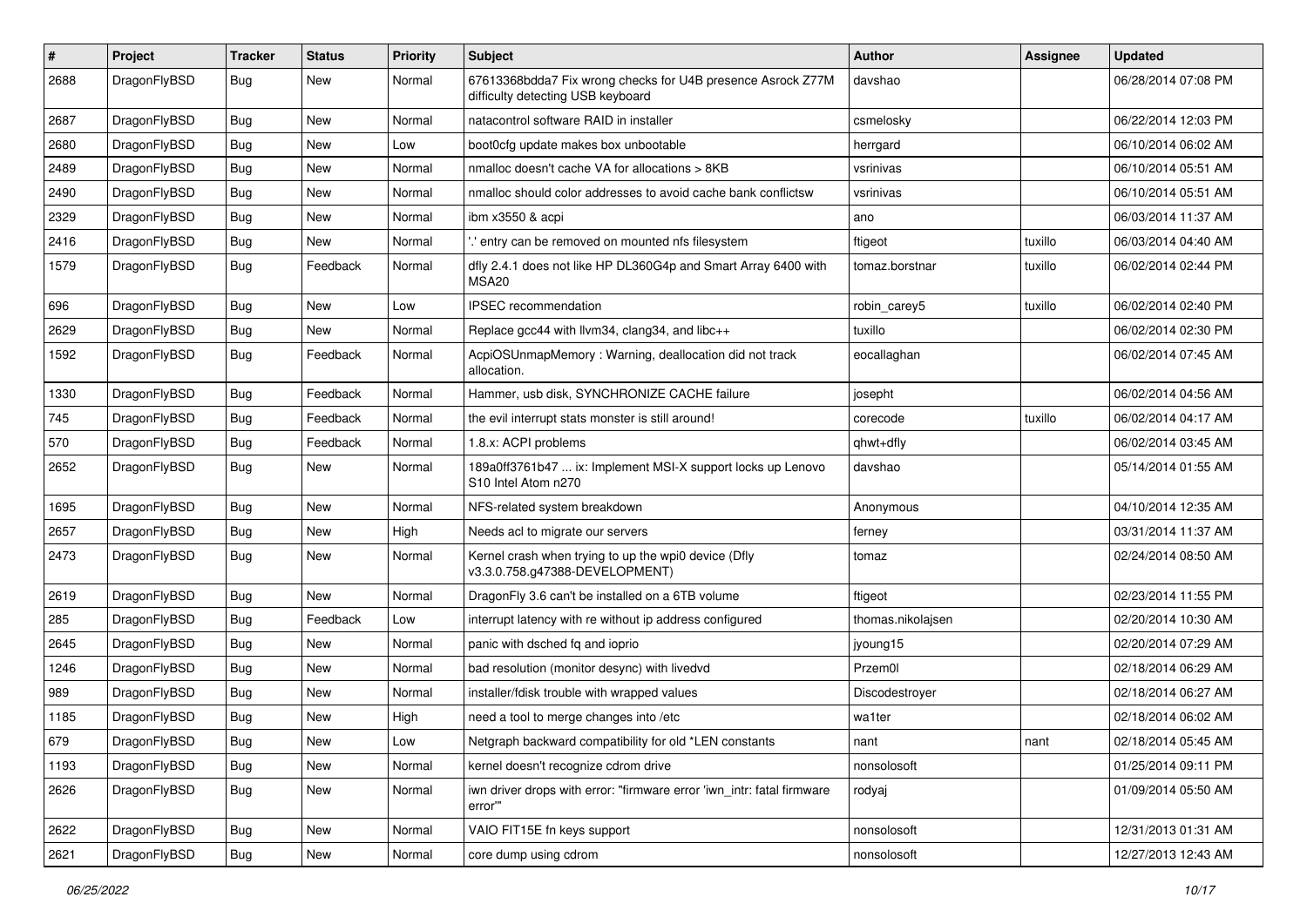| #    | Project      | <b>Tracker</b> | <b>Status</b> | <b>Priority</b> | Subject                                                                                                        | <b>Author</b>     | <b>Assignee</b> | <b>Updated</b>      |
|------|--------------|----------------|---------------|-----------------|----------------------------------------------------------------------------------------------------------------|-------------------|-----------------|---------------------|
| 2620 | DragonFlyBSD | Bug            | <b>New</b>    | Normal          | moused problem                                                                                                 | FilippoMo         |                 | 12/20/2013 10:32 AM |
| 2618 | DragonFlyBSD | Bug            | <b>New</b>    | Normal          | mouse problem on RELEASE-3_6_0                                                                                 | FilippoMo         |                 | 12/20/2013 03:26 AM |
| 2556 | DragonFlyBSD | <b>Bug</b>     | Feedback      | Normal          | DragonFly v3.5.0.81.gd3479 - Process signal weirdness                                                          | tuxillo           |                 | 12/17/2013 03:48 PM |
| 2611 | DragonFlyBSD | Bug            | <b>New</b>    | Normal          | Change in IP address results in network not working                                                            | phma              |                 | 12/05/2013 07:55 PM |
| 2609 | DragonFlyBSD | Bug            | New           | Normal          | master: panic: assertion<br>"LWKT_TOKEN_HELD_ANY(vm_object_token(object))" failed in<br>swp_pager_lookup       | thomas.nikolajsen |                 | 11/28/2013 11:36 AM |
| 2604 | DragonFlyBSD | Bug            | <b>New</b>    | Normal          | dell laptop does not boot with LATEST                                                                          | isenmann          |                 | 11/20/2013 02:07 AM |
| 2598 | DragonFlyBSD | <b>Bug</b>     | <b>New</b>    | Normal          | i386 via USB Booting                                                                                           | mbzadegan         |                 | 10/21/2013 02:28 AM |
| 2595 | DragonFlyBSD | <b>Bug</b>     | <b>New</b>    | Normal          | DragonFly 3.4.3 crashes on SUN Blade X6250 with Qlogic ISP 2432<br>FC card                                     | Turvamies         |                 | 10/07/2013 11:53 AM |
| 2586 | DragonFlyBSD | Bug            | <b>New</b>    | Normal          | pf: "modulate" state seems problematic                                                                         | srussell          |                 | 09/25/2013 07:36 PM |
| 2569 | DragonFlyBSD | Bug            | <b>New</b>    | Normal          | ctime NFS                                                                                                      | ferney            |                 | 08/11/2013 04:35 AM |
| 2577 | DragonFlyBSD | Bug            | <b>New</b>    | Normal          | virtio-blk iops performance is cpu limited on high end devices                                                 | gjs278            | vsrinivas       | 08/01/2013 02:28 PM |
| 1302 | DragonFlyBSD | Bug            | In Progress   | Normal          | Checkpoint regression?                                                                                         | sjg               | sig             | 07/10/2013 05:22 PM |
| 2568 | DragonFlyBSD | Bug            | New           | Normal          | AHCI panic                                                                                                     | josepht           |                 | 06/07/2013 05:52 PM |
| 2565 | DragonFlyBSD | <b>Bug</b>     | <b>New</b>    | Normal          | "ifconfig ix0 up" panic                                                                                        | Itpig402a         |                 | 06/03/2013 05:46 AM |
| 2557 | DragonFlyBSD | Bug            | <b>New</b>    | Normal          | stock 3.4.1 kernel halts during booting if dm and dm_target_crypt<br>are loaded and RAID controller is present | phma              |                 | 05/12/2013 10:38 PM |
| 2549 | DragonFlyBSD | Bug            | In Progress   | Normal          | netgraph7: Kernel page fault.                                                                                  | russiane39        | nant            | 05/10/2013 11:20 PM |
| 2552 | DragonFlyBSD | <b>Bug</b>     | <b>New</b>    | Low             | hammer recovery should indicate progress                                                                       | phma              |                 | 05/03/2013 12:13 AM |
| 2547 | DragonFlyBSD | Bug            | <b>New</b>    | High            | crashed while doing a dry run of pkg rolling-replace                                                           | phma              |                 | 04/18/2013 10:40 PM |
| 2136 | DragonFlyBSD | <b>Bug</b>     | <b>New</b>    | Normal          | socketpair() doesn't free file descriptors on copyout failure                                                  | vsrinivas         |                 | 04/05/2013 09:13 AM |
| 2535 | DragonFlyBSD | Bug            | <b>New</b>    | Normal          | Imap processes apparentlt blocked on disk I/O                                                                  | ftigeot           |                 | 04/02/2013 09:31 AM |
| 2529 | DragonFlyBSD | <b>Bug</b>     | New           | Low             | Sundance network adapter is not detected and attached                                                          | kworr             |                 | 03/25/2013 02:29 AM |
| 2531 | DragonFlyBSD | <b>Bug</b>     | <b>New</b>    | Normal          | camcontrol fails to disable APM                                                                                | m.lombardi85      |                 | 03/23/2013 12:28 PM |
| 1824 | DragonFlyBSD | <b>Bug</b>     | Feedback      | Normal          | kernel panic, x86, 2.7.3.859.ge5104                                                                            | akirchhoff135014  |                 | 03/10/2013 07:49 AM |
| 1668 | DragonFlyBSD | <b>Bug</b>     | Feedback      | Normal          | Power button not working                                                                                       | elekktretterr     |                 | 03/10/2013 06:22 AM |
| 1250 | DragonFlyBSD | Bug            | Feedback      | Normal          | Panic upon plugging an USB flash drive into the machine                                                        | rumcic            |                 | 03/10/2013 05:17 AM |
| 1249 | DragonFlyBSD | <b>Bug</b>     | Feedback      | Normal          | panic: ffs_vfree: freeing free inode                                                                           | rumcic            |                 | 03/10/2013 05:13 AM |
| 293  | DragonFlyBSD | <b>Bug</b>     | Feedback      | Low             | Various updates to the handbook                                                                                | victor            | victor          | 03/10/2013 04:46 AM |
| 1489 | DragonFlyBSD | <b>Bug</b>     | Feedback      | Normal          | panic: ufs dirbad: bad dir                                                                                     | rumcic            |                 | 03/10/2013 04:34 AM |
| 1502 | DragonFlyBSD | Bug            | In Progress   | Normal          | Lock while deleting files from nohistory HAMMER directories                                                    | hasso             |                 | 03/10/2013 04:28 AM |
| 1563 | DragonFlyBSD | Bug            | Feedback      | Normal          | reset(1) doesn't reset terminal to the defaults                                                                | hasso             |                 | 03/10/2013 04:17 AM |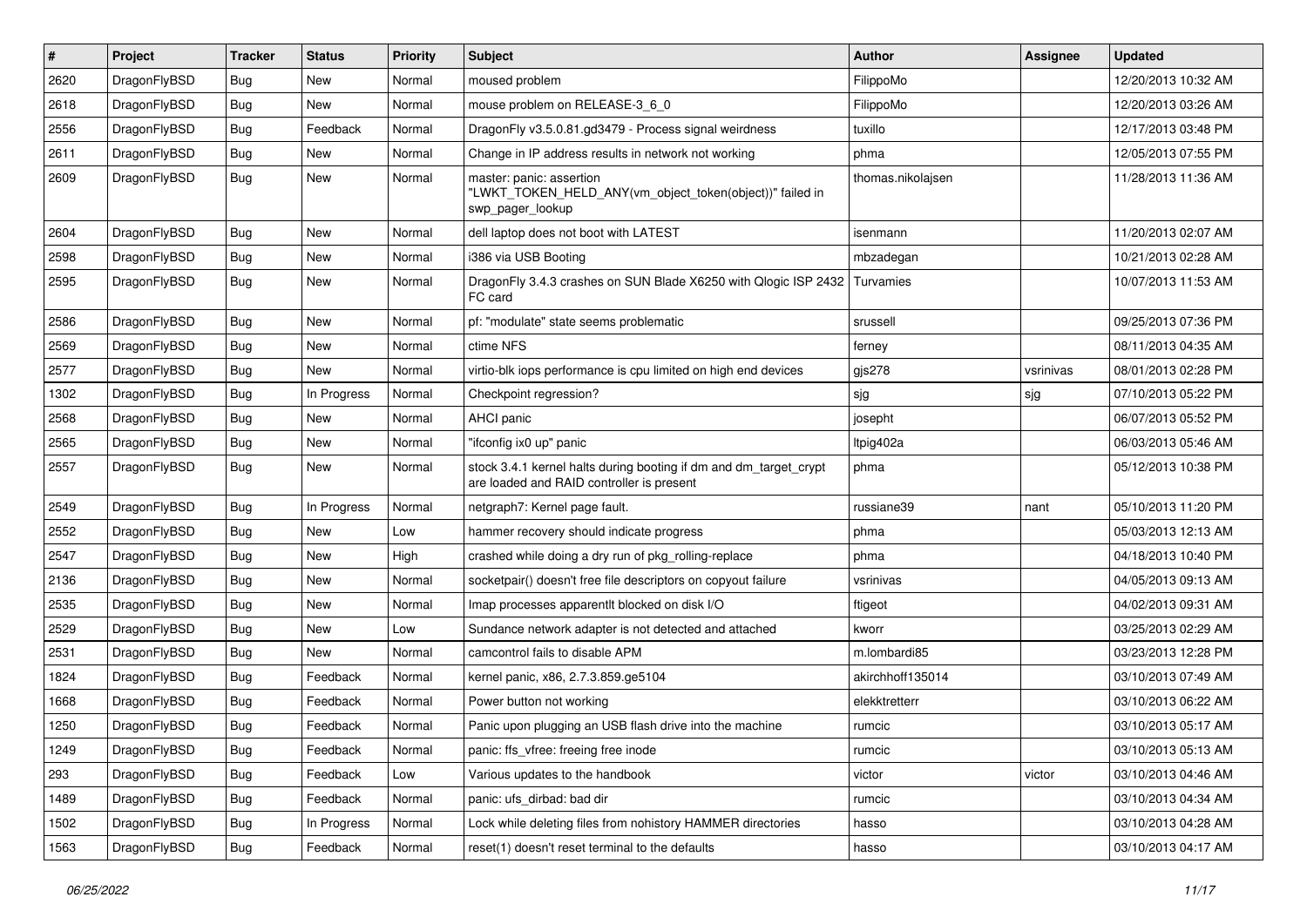| $\sharp$ | Project      | <b>Tracker</b> | <b>Status</b> | <b>Priority</b> | Subject                                                                                                                      | <b>Author</b>     | Assignee  | <b>Updated</b>      |
|----------|--------------|----------------|---------------|-----------------|------------------------------------------------------------------------------------------------------------------------------|-------------------|-----------|---------------------|
| 1144     | DragonFlyBSD | <b>Bug</b>     | Feedback      | Normal          | Incorrect clock under KVM                                                                                                    | msylvan           |           | 03/09/2013 01:17 PM |
| 725      | DragonFlyBSD | Bug            | In Progress   | Low             | 'make distribution' fails w/'ro' /usr/obj                                                                                    | c.turner          |           | 03/09/2013 01:01 PM |
| 331      | DragonFlyBSD | <b>Bug</b>     | In Progress   | Normal          | ftpsesame (aka Bridging S01E03)                                                                                              | bastyaelvtars     |           | 03/09/2013 12:28 PM |
| 385      | DragonFlyBSD | <b>Bug</b>     | Feedback      | Low             | Mail archive address removal                                                                                                 | justin            | justin    | 03/09/2013 11:24 AM |
| 2520     | DragonFlyBSD | Bug            | <b>New</b>    | Normal          | panic: assertion "IS_SERIALIZED((ifp->if_serializer))" failed in<br>if default serialize assert at /usr/src/sys/net/if.c:437 | ano               |           | 03/09/2013 12:14 AM |
| 2496     | DragonFlyBSD | Bug            | <b>New</b>    | Normal          | NTFS malloc limit exceeded                                                                                                   | plasmob           | tuxillo   | 02/19/2013 08:47 AM |
| 2370     | DragonFlyBSD | <b>Bug</b>     | <b>New</b>    | Normal          | panic: ffs_valloc: dup alloc                                                                                                 | marino            | vsrinivas | 02/01/2013 09:28 AM |
| 2493     | DragonFlyBSD | <b>Bug</b>     | New           | Normal          | vidcontrol: invalid video mode name                                                                                          | Svarov            |           | 01/24/2013 09:55 AM |
| 2288     | DragonFlyBSD | Bug            | Feedback      | Normal          | Random IO performance loss introduced since January 1st                                                                      | lentferj          |           | 01/23/2013 04:21 PM |
| 2396     | DragonFlyBSD | <b>Bug</b>     | Feedback      | High            | Latest 3.1 development version core dumps while destroying master<br><b>PFS</b>                                              | sgeorge           |           | 01/23/2013 04:10 PM |
| 2436     | DragonFlyBSD | <b>Bug</b>     | <b>New</b>    | Normal          | panic: assertion "lp->lwp_qcpu == dd->cpuid" failed in<br>dfly_acquire_curproc                                               | thomas.nikolajsen |           | 01/23/2013 11:07 AM |
| 2499     | DragonFlyBSD | Bug            | In Progress   | Urgent          | DRAGONFLY_3_2 lockd not responding correctly                                                                                 | Nerzhul           |           | 01/22/2013 12:47 PM |
| 2353     | DragonFlyBSD | Bug            | In Progress   | Normal          | panic: assertion "gd->gd_spinlocks_wr == 0" failed in<br>bsd4_schedulerclock                                                 | jaydg             | alexh     | 11/28/2012 01:57 AM |
| 2453     | DragonFlyBSD | Bug            | <b>New</b>    | Normal          | panic: assertion "gd->gd_spinlocks == 0" failed                                                                              | Johannes.Hofmann  |           | 11/12/2012 12:54 PM |
| 2444     | DragonFlyBSD | <b>Bug</b>     | New           | Normal          | Crash during Hammer overnight cleanup                                                                                        | justin            |           | 11/04/2012 07:58 AM |
| 2434     | DragonFlyBSD | <b>Bug</b>     | <b>New</b>    | Normal          | BTX Halted - Boot fails on USB/GUI                                                                                           | lucmv             |           | 10/17/2012 08:12 PM |
| 1525     | DragonFlyBSD | <b>Bug</b>     | <b>New</b>    | Normal          | boehm-gc problems                                                                                                            | hasso             |           | 10/13/2012 07:13 PM |
| 2430     | DragonFlyBSD | <b>Bug</b>     | <b>New</b>    | Normal          | Alternate Password Hash method                                                                                               | robin.carey1      |           | 10/07/2012 06:28 AM |
| 2421     | DragonFlyBSD | Bug            | New           | High            | Kernel panic: vm_fault: page 0xc0f70000 not busy!                                                                            | lentferj          |           | 10/03/2012 08:16 AM |
| 2423     | DragonFlyBSD | Bug            | <b>New</b>    | Urgent          | After multiple panics/locks, hitting KKASSERT in<br>hammer init cursor                                                       | rumcic            |           | 09/18/2012 02:28 AM |
| 2182     | DragonFlyBSD | Bug            | <b>New</b>    | Normal          | if msk PHY FIFO underrun/overflow                                                                                            | nonsolosoft       |           | 09/03/2012 06:39 AM |
| 2296     | DragonFlyBSD | <b>Bug</b>     | In Progress   | High            | panic: assertion "m->wire_count > 0" failed                                                                                  | thomas.nikolajsen |           | 08/30/2012 06:09 AM |
| 2412     | DragonFlyBSD | <b>Bug</b>     | <b>New</b>    | Normal          | wlan0 fails to get address via dhclient                                                                                      | nonsolosoft       |           | 08/30/2012 05:55 AM |
| 1714     | DragonFlyBSD | <b>Bug</b>     | <b>New</b>    | Low             | hwpmc                                                                                                                        | alexh             | swildner  | 08/18/2012 02:03 PM |
| 2403     | DragonFlyBSD | <b>Bug</b>     | New           | LOW             | newfs -E doesn't handle /dev/serno device names properly                                                                     | ftigeot           |           | 08/17/2012 05:07 AM |
| 2369     | DragonFlyBSD | <b>Bug</b>     | New           | Normal          | panic: Bad link elm 0xffffffe07edf6068 next->prev != elm                                                                     | jaydg             |           | 08/15/2012 03:04 AM |
| 2347     | DragonFlyBSD | <b>Bug</b>     | Feedback      | High            | Hammer PFSes destroy does not give back full space allocated to<br><b>PFS</b>                                                | sgeorge           |           | 07/19/2012 01:11 AM |
| 2084     | DragonFlyBSD | Bug            | <b>New</b>    | Normal          | DFBSD v2.11.0.242.g4d317 - panic: zone: entry not free                                                                       | tuxillo           |           | 07/03/2012 01:23 AM |
| 2389     | DragonFlyBSD | <b>Bug</b>     | New           | Normal          | computer crashed while listing processes                                                                                     | phma              |           | 06/18/2012 02:49 PM |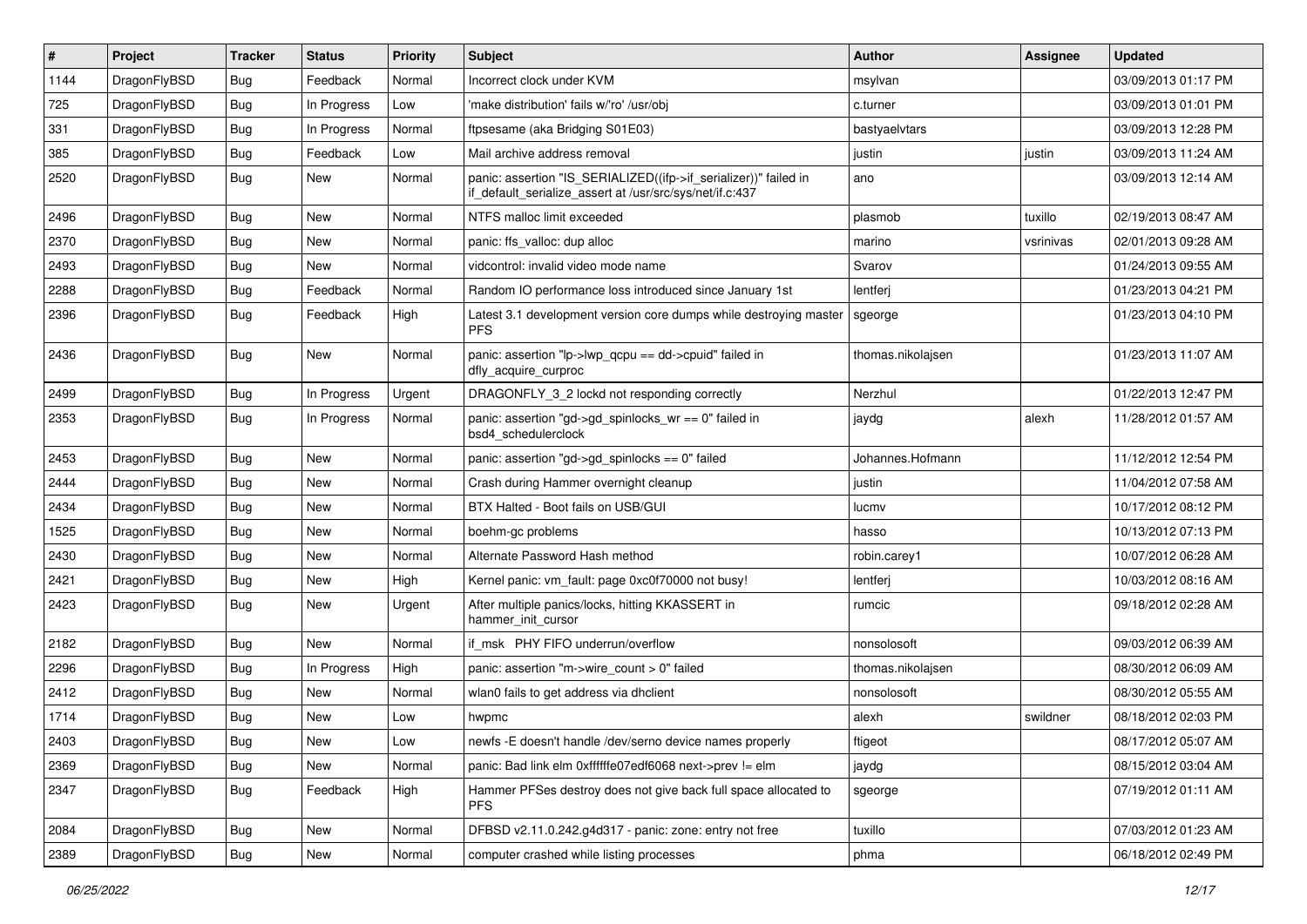| $\vert$ # | Project      | <b>Tracker</b> | <b>Status</b> | <b>Priority</b> | <b>Subject</b>                                                                                             | <b>Author</b> | Assignee | Updated             |
|-----------|--------------|----------------|---------------|-----------------|------------------------------------------------------------------------------------------------------------|---------------|----------|---------------------|
| 2387      | DragonFlyBSD | <b>Bug</b>     | New           | Normal          | hammer ignores -t during dedup                                                                             | phma          |          | 06/17/2012 12:30 PM |
| 2371      | DragonFlyBSD | Bug            | <b>New</b>    | Normal          | Timezone problem with America/Sao Paulo                                                                    | raitech       |          | 05/17/2012 01:42 PM |
| 2061      | DragonFlyBSD | Bug            | <b>New</b>    | Normal          | USB keyboard boot panic                                                                                    | sjg           |          | 05/04/2012 12:20 AM |
| 2316      | DragonFlyBSD | <b>Bug</b>     | <b>New</b>    | Normal          | Ungraceful invalid password handling for adding a new user in the<br>installer                             | rune          |          | 04/27/2012 11:23 PM |
| 2351      | DragonFlyBSD | Bug            | In Progress   | Normal          | DFBSD v3.1.0.579.g44ccf - Stuck during startup, random freezes                                             | tuxillo       |          | 04/24/2012 08:21 AM |
| 2345      | DragonFlyBSD | Bug            | In Progress   | Normal          | DFBSD v3.1.0.457.gd679f - NFS panic on diskless station                                                    | tuxillo       |          | 04/07/2012 05:22 PM |
| 2090      | DragonFlyBSD | <b>Bug</b>     | Feedback      | Normal          | snd_hda does not support headphone automute                                                                | justin        |          | 03/29/2012 08:03 PM |
| 2331      | DragonFlyBSD | <b>Bug</b>     | New           | Normal          | reading mouse mode from unopen file descriptor hangs mouse<br>driver                                       | phma          |          | 03/14/2012 09:43 AM |
| 2324      | DragonFlyBSD | Bug            | <b>New</b>    | Normal          | natacotrol support > 2TB not working even after the ftigeot patch                                          | zenny         |          | 03/03/2012 01:00 AM |
| 1669      | DragonFlyBSD | Bug            | In Progress   | Normal          | Drive wont open using button                                                                               | elekktretterr |          | 02/29/2012 12:05 PM |
| 1860      | DragonFlyBSD | Bug            | Feedback      | Normal          | Panic while creating UFS fs on vn(4) for initrd                                                            | matthias      |          | 02/29/2012 07:16 AM |
| 2081      | DragonFlyBSD | <b>Bug</b>     | Feedback      | Normal          | Panic on device "detach" / "failure"                                                                       | vsrinivas     |          | 02/29/2012 07:11 AM |
| 2319      | DragonFlyBSD | <b>Bug</b>     | <b>New</b>    | Normal          | crypt/passwd forward compat                                                                                | c.turner1     |          | 02/28/2012 12:39 PM |
| 2311      | DragonFlyBSD | Bug            | <b>New</b>    | Normal          | Xorg crash having something to do with drm                                                                 | phma          |          | 02/22/2012 09:59 AM |
| 2297      | DragonFlyBSD | Bug            | <b>New</b>    | Normal          | strange NFS (client) error messages / problems                                                             | Anonymous     |          | 02/19/2012 02:59 PM |
| 2308      | DragonFlyBSD | Bug            | <b>New</b>    | Normal          | System freeze when unloading snd hda                                                                       | jaydg         |          | 02/19/2012 07:15 AM |
| 2306      | DragonFlyBSD | <b>Bug</b>     | New           | Normal          | a crash starts the kernel debugger in text mode, but just reboots in<br>X                                  | phma          |          | 02/11/2012 08:02 PM |
| 2292      | DragonFlyBSD | <b>Bug</b>     | <b>New</b>    | Normal          | re interface with jumbo frames (mtu larger than 1500) hangs after<br>some traffic                          | Anonymous     |          | 01/31/2012 12:11 AM |
| 2283      | DragonFlyBSD | Bug            | <b>New</b>    | Normal          | DFBSD DragonFly v2.13.0.957.g4f459 - pmap_release: page<br>should already be gone 0xc27120bc               | tuxillo       |          | 01/23/2012 03:03 AM |
| 341       | DragonFlyBSD | Bug            | <b>New</b>    | Normal          | Vinum erroneously repors devices as busy                                                                   | corecode      | swildner | 01/21/2012 04:50 AM |
| 2141      | DragonFlyBSD | <b>Bug</b>     | <b>New</b>    | Urgent          | loader and/or documentation broken                                                                         | sjg           |          | 01/20/2012 10:51 AM |
| 2282      | DragonFlyBSD | Bug            | In Progress   | Normal          | gdb segfaults with certain corefiles                                                                       | tuxillo       |          | 01/18/2012 04:40 PM |
| 2265      | DragonFlyBSD | <b>Bug</b>     | New           | Normal          | mbsrtowcs does not properly handle invalid mbstate t in ps                                                 | c.turner1     | swildner | 01/10/2012 07:56 PM |
| 2252      | DragonFlyBSD | <b>Bug</b>     | <b>New</b>    | Low             | snd hda not useable if loaded via /boot/loader.conf                                                        | xbit          | swildner | 12/14/2011 12:23 AM |
| 2254      | DragonFlyBSD | Bug            | New           | Normal          | panic: assertion "ref < &td->td_toks_end" failed in lwkt_gettoken at<br>/usr/src/sys/kern/lwkt_token.c:588 | eocallaghan   |          | 12/05/2011 10:21 PM |
| 2092      | DragonFlyBSD | Bug            | <b>New</b>    | Normal          | Panic: Bad link elm 0x next->prev != elm                                                                   | masterblaster | dillon   | 12/04/2011 12:49 PM |
| 2167      | DragonFlyBSD | Bug            | <b>New</b>    | Normal          | shutdown/reboot fails after uptime msg                                                                     | marino        |          | 11/28/2011 03:01 AM |
| 2248      | DragonFlyBSD | <b>Bug</b>     | <b>New</b>    | Normal          | sysctl panic                                                                                               | pavalos       |          | 11/23/2011 06:23 PM |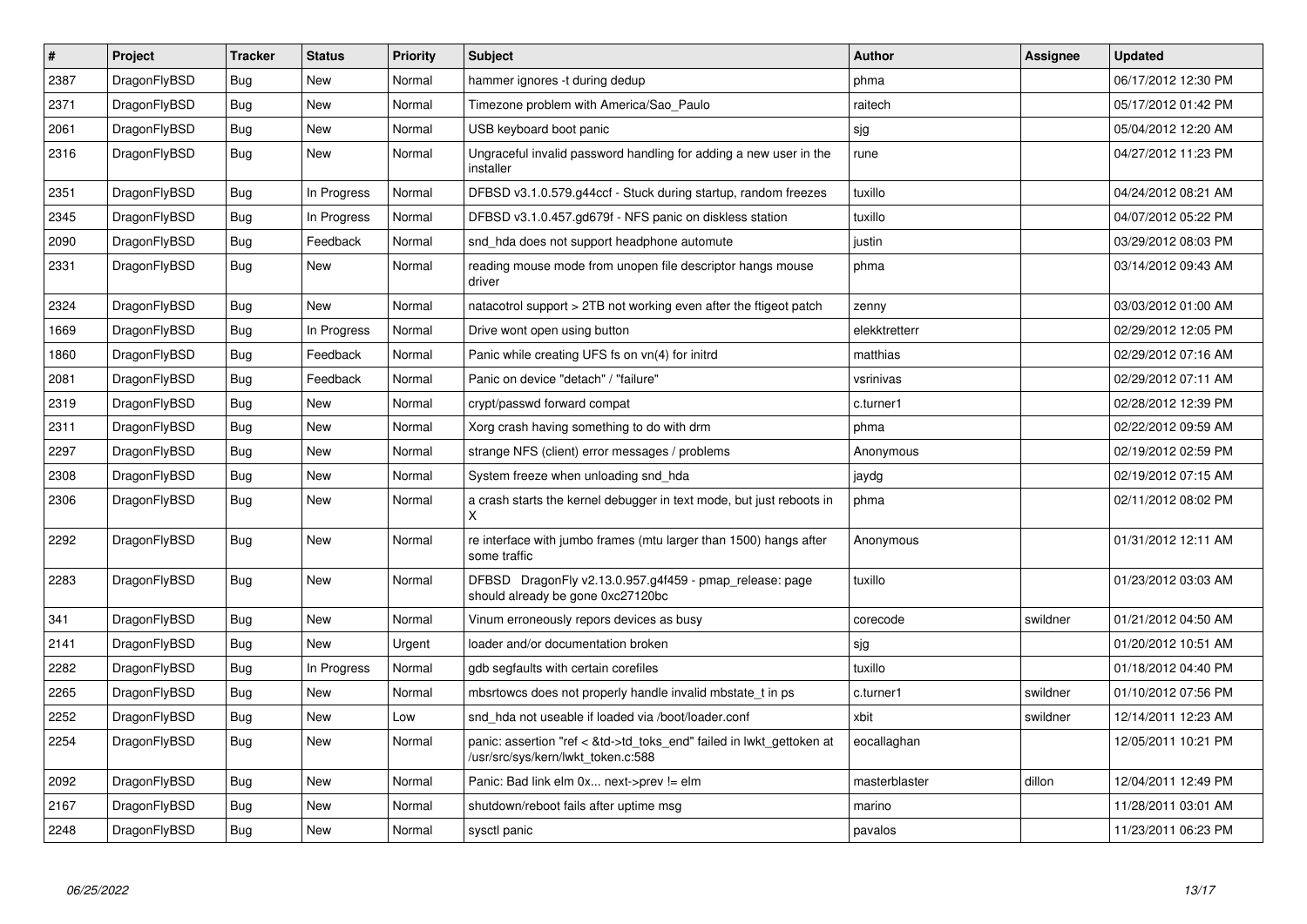| $\sharp$ | Project      | <b>Tracker</b> | <b>Status</b> | <b>Priority</b> | Subject                                                                                                    | <b>Author</b> | Assignee  | <b>Updated</b>      |
|----------|--------------|----------------|---------------|-----------------|------------------------------------------------------------------------------------------------------------|---------------|-----------|---------------------|
| 2245     | DragonFlyBSD | Bug            | New           | Normal          | panic: assertion "ref < &td->td_toks_end" failed in lwkt_gettoken at<br>/usr/src/sys/kern/lwkt_token.c:588 | juanfra684    |           | 11/22/2011 07:41 PM |
| 2224     | DragonFlyBSD | Bug            | <b>New</b>    | Normal          | v2.13.0.291.gaa7ec - Panic on fq while installing world                                                    | tuxillo       |           | 11/18/2011 01:40 AM |
| 2210     | DragonFlyBSD | Bug            | <b>New</b>    | Normal          | Bugtracker cannot assign default project for new users                                                     | ahuete.devel  |           | 11/17/2011 11:30 AM |
| 2199     | DragonFlyBSD | <b>Bug</b>     | New           | Normal          | screen segfaults if utmpx isn't present                                                                    | pavalos       |           | 11/15/2011 10:52 PM |
| 2171     | DragonFlyBSD | <b>Bug</b>     | New           | Normal          | DFBSD v2.13.0.151.gdc8442 - panic: assertion "(*ptep &<br>$(PG_MANAGED PG_V)) == PG_V"$                    | tuxillo       |           | 11/04/2011 05:06 PM |
| 2045     | DragonFlyBSD | <b>Bug</b>     | <b>New</b>    | Normal          | ral(4): Fatal trap 12: page fault while in kernel mode (two panics)                                        | herrgard      |           | 11/03/2011 05:34 PM |
| 2166     | DragonFlyBSD | <b>Bug</b>     | <b>New</b>    | Normal          | DFBSD v2.13.0.109.g05b9d - Strange lockups                                                                 | tuxillo       |           | 10/29/2011 11:20 AM |
| 2161     | DragonFlyBSD | <b>Bug</b>     | New           | Normal          | Outdated xorg.conf file gets installed into etc and screws up mouse                                        | eocallaghan   |           | 10/27/2011 01:51 PM |
| 2164     | DragonFlyBSD | Bug            | New           | Normal          | panic on reboot from usb.                                                                                  | eocallaghan   |           | 10/27/2011 09:29 AM |
| 2158     | DragonFlyBSD | Bug            | New           | Normal          | iwn panics with assertion on boot.                                                                         | eocallaghan   |           | 10/24/2011 04:13 PM |
| 2154     | DragonFlyBSD | <b>Bug</b>     | New           | Normal          | vkernel copyout() doesn't return EFAULT on error                                                           | vsrinivas     |           | 10/20/2011 03:53 AM |
| 2153     | DragonFlyBSD | <b>Bug</b>     | <b>New</b>    | Normal          | Too many unuseful warnings at boot                                                                         | juanfra684    |           | 10/18/2011 10:16 PM |
| 2140     | DragonFlyBSD | <b>Bug</b>     | New           | High            | hammer_io_delallocate panic with 'duplicate entry' message                                                 | ttw           |           | 10/07/2011 12:22 PM |
| 2138     | DragonFlyBSD | Bug            | New           | Normal          | > 100% CPU usage                                                                                           | robin.carey1  |           | 09/26/2011 12:20 PM |
| 2129     | DragonFlyBSD | Bug            | <b>New</b>    | Normal          | DFBSD v2.11.0.661.gf9438 i386 - panic: lockmgr thrd_sleep                                                  | tuxillo       |           | 09/05/2011 09:49 AM |
| 2124     | DragonFlyBSD | <b>Bug</b>     | <b>New</b>    | Normal          | getty repeating too quickly on port /dev/ttyv0                                                             | sgeorge.ml    |           | 09/01/2011 04:28 AM |
| 2125     | DragonFlyBSD | Bug            | New           | Normal          | Weird garbage in dmesg                                                                                     | herrgard      |           | 08/30/2011 08:04 PM |
| 2123     | DragonFlyBSD | Bug            | New           | Normal          | hammer is losing files                                                                                     | schmir        |           | 08/30/2011 07:56 PM |
| 2115     | DragonFlyBSD | Bug            | New           | Normal          | [msk] system freeze after receive some paquet                                                              | bsdsx         |           | 08/22/2011 10:22 AM |
| 2117     | DragonFlyBSD | Bug            | New           | High            | ACPI and/or bce(4) problem with 2.11.0.673.g0d557 on HP DL380<br>G6                                        | pauska        |           | 08/22/2011 10:15 AM |
| 2113     | DragonFlyBSD | Bug            | <b>New</b>    | Normal          | nmalloc threaded program fork leak                                                                         | vsrinivas     | vsrinivas | 08/11/2011 07:25 PM |
| 1532     | DragonFlyBSD | Bug            | <b>New</b>    | Low             | jemalloc doesn't work on DragonFly                                                                         | hasso         | sjg       | 08/02/2011 01:14 AM |
| 2107     | DragonFlyBSD | Bug            | New           | Normal          | 2.10.1 sata dvd drive issue                                                                                | ausppc        |           | 07/31/2011 08:41 PM |
| 2104     | DragonFlyBSD | Bug            | New           | Normal          | network configuration seg. fault on install CD                                                             | navratil      |           | 07/26/2011 07:55 AM |
| 2100     | DragonFlyBSD | Bug            | Feedback      | Normal          | devfs related panic                                                                                        | sepherosa     | alexh     | 07/10/2011 02:29 PM |
| 2099     | DragonFlyBSD | Bug            | <b>New</b>    | Normal          | page fault panic in vm system                                                                              | pavalos       |           | 07/10/2011 08:51 AM |
| 1867     | DragonFlyBSD | <b>Bug</b>     | New           | Normal          | it(4) motherboard and fan problems                                                                         | tuxillo       |           | 07/08/2011 10:48 AM |
| 2095     | DragonFlyBSD | Bug            | New           | Low             | Running installer post-install: Unsupported DFUI transport"                                                | greenrd       |           | 06/26/2011 09:20 AM |
| 2094     | DragonFlyBSD | <b>Bug</b>     | New           | Normal          | Segfault when gdb printing backtrace from core dump                                                        | greenrd       |           | 06/25/2011 04:14 PM |
| 2071     | DragonFlyBSD | Bug            | New           | High            | Panic on assertion: (int)(flg->seq - seq) > 0 in hammer_flusher_flush<br>after inode error                 | vsrinivas     |           | 06/12/2011 07:59 AM |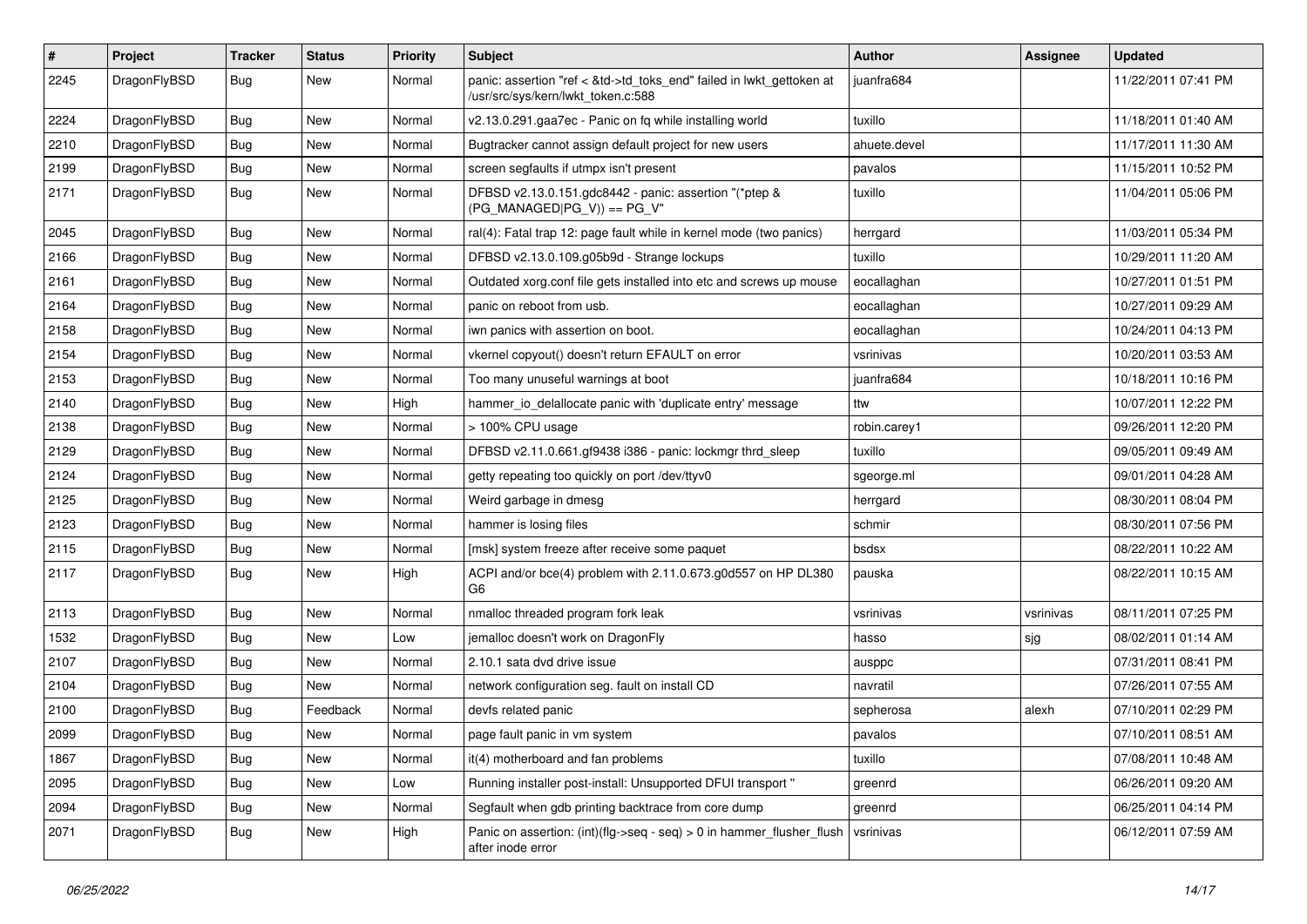| $\vert$ # | Project      | <b>Tracker</b> | <b>Status</b> | <b>Priority</b> | Subject                                                                            | Author            | <b>Assignee</b> | <b>Updated</b>      |
|-----------|--------------|----------------|---------------|-----------------|------------------------------------------------------------------------------------|-------------------|-----------------|---------------------|
| 2085      | DragonFlyBSD | Bug            | New           | Normal          | panic: assertion: (m->flags & PG_MAPPED) == 0 in<br>vm_page_free_toq               | vsrinivas         |                 | 06/10/2011 07:48 AM |
| 2080      | DragonFlyBSD | Bug            | <b>New</b>    | Normal          | panic: lockmgr thrd sleep: called from interrupt, ipi, or hard code<br>section     | rumcic            |                 | 05/30/2011 05:06 PM |
| 2082      | DragonFlyBSD | Bug            | <b>New</b>    | Normal          | dfbsd 2.10.1 amd64 - mc port build error with 'bmake bin-install'                  | sun-doctor        |                 | 05/25/2011 07:18 PM |
| 2078      | DragonFlyBSD | Bug            | New           | Normal          | DFBSD i386 v2.11.0.201.g3ed2f - Panic during installworld into a<br>vn0 device     | tuxillo           |                 | 05/19/2011 07:50 PM |
| 2077      | DragonFlyBSD | Bug            | New           | Normal          | USB devices conflicting                                                            | srussell          |                 | 05/17/2011 05:12 PM |
| 2072      | DragonFlyBSD | <b>Bug</b>     | <b>New</b>    | Normal          | Fatal trap 12: stopped at lwkt_send_ipiq3                                          | rumcic            |                 | 05/17/2011 04:12 AM |
| 2075      | DragonFlyBSD | <b>Bug</b>     | <b>New</b>    | Normal          | pflogd on x86_64                                                                   | fanch             |                 | 05/16/2011 04:04 PM |
| 1874      | DragonFlyBSD | <b>Bug</b>     | New           | Normal          | mpd listening on all IPs, accepting only on one                                    | rumcic            |                 | 05/08/2011 01:01 PM |
| 2052      | DragonFlyBSD | Bug            | New           | Normal          | Kernel panic: CPU APIC ID out of range                                             | Anonymous         |                 | 05/02/2011 11:06 AM |
| 2055      | DragonFlyBSD | Bug            | New           | Normal          | $ssh + IPV6 + bridge \Rightarrow connection freezes$                               | steve             |                 | 04/24/2011 07:13 PM |
| 2051      | DragonFlyBSD | <b>Bug</b>     | New           | Normal          | No ipv6 lan route entry created on 2.10                                            | ftigeot           |                 | 04/21/2011 10:37 AM |
| 2037      | DragonFlyBSD | <b>Bug</b>     | Feedback      | Normal          | Panic Bad link elm while building packages                                         | ftigeot           | dillon          | 04/21/2011 07:20 AM |
| 2048      | DragonFlyBSD | <b>Bug</b>     | New           | Normal          | panic: ffs sync: rofs mod                                                          | pavalos           |                 | 04/12/2011 05:45 AM |
| 1984      | DragonFlyBSD | Bug            | New           | Normal          | hammer mount fails after crash - HAMMER: FIFO record bad head<br>signature         | thomas.nikolajsen |                 | 03/08/2011 06:57 PM |
| 2004      | DragonFlyBSD | Bug            | <b>New</b>    | Normal          | LWKT_WAIT_IPIQ panic                                                               | steve             |                 | 03/08/2011 05:46 PM |
| 2008      | DragonFlyBSD | Bug            | <b>New</b>    | Normal          | lwkt_setcpu_remote: td->td_flags 00800621 console flood                            | pavalos           |                 | 03/06/2011 09:37 PM |
| 2020      | DragonFlyBSD | Bug            | New           | Low             | Port brcm80211 driver from Linux to DragonFly BSD                                  | studer            |                 | 03/05/2011 10:54 PM |
| 1990      | DragonFlyBSD | <b>Bug</b>     | New           | Normal          | /mnt too large to mount                                                            | peur.neu          |                 | 02/16/2011 11:24 PM |
| 1969      | DragonFlyBSD | Bug            | New           | Normal          | pf-related network problem                                                         | pavalos           | lentferj        | 02/01/2011 06:57 PM |
| 1964      | DragonFlyBSD | <b>Bug</b>     | New           | Normal          | iwn (panic assertion : wlan assert serialized)                                     | sjmm.ptr          | josepht         | 02/01/2011 12:57 PM |
| 1873      | DragonFlyBSD | Bug            | New           | Normal          | Panic upon usb mouse detach and reattaching                                        | rumcic            |                 | 02/01/2011 09:53 AM |
| 1949      | DragonFlyBSD | Bug            | New           | Normal          | iwn panic                                                                          | pavalos           |                 | 01/30/2011 03:21 AM |
| 1961      | DragonFlyBSD | <b>Bug</b>     | New           | Normal          | Can't create dump from DDB                                                         | shamaz            |                 | 01/29/2011 09:02 PM |
| 1946      | DragonFlyBSD | Bug            | <b>New</b>    | Normal          | ieee80211 panic                                                                    | pavalos           | josepht         | 01/27/2011 06:00 PM |
| 1884      | DragonFlyBSD | Bug            | New           | Normal          | System completely freezes while listening music (devbuf: malloc<br>limit exceeded) | shamaz            |                 | 01/24/2011 05:00 PM |
| 1959      | DragonFlyBSD | Bug            | New           | Normal          | DFBSD v2.9.1.422.gc98f2 - Panic during boot - IPv6 and PF                          | tuxillo           |                 | 01/13/2011 03:37 AM |
| 1951      | DragonFlyBSD | <b>Bug</b>     | New           | Normal          | dma timeouts at phyaddr on a good hdd                                              | peur.neu          |                 | 01/04/2011 07:12 AM |
| 1944      | DragonFlyBSD | Bug            | New           | Normal          | panic: backing_object 0xdea7b258 was somehow re-referenced<br>during collapse!     | sepherosa         |                 | 12/27/2010 02:06 AM |
| 1943      | DragonFlyBSD | <b>Bug</b>     | New           | Normal          | hammer assertion panic                                                             | peter             |                 | 12/27/2010 12:45 AM |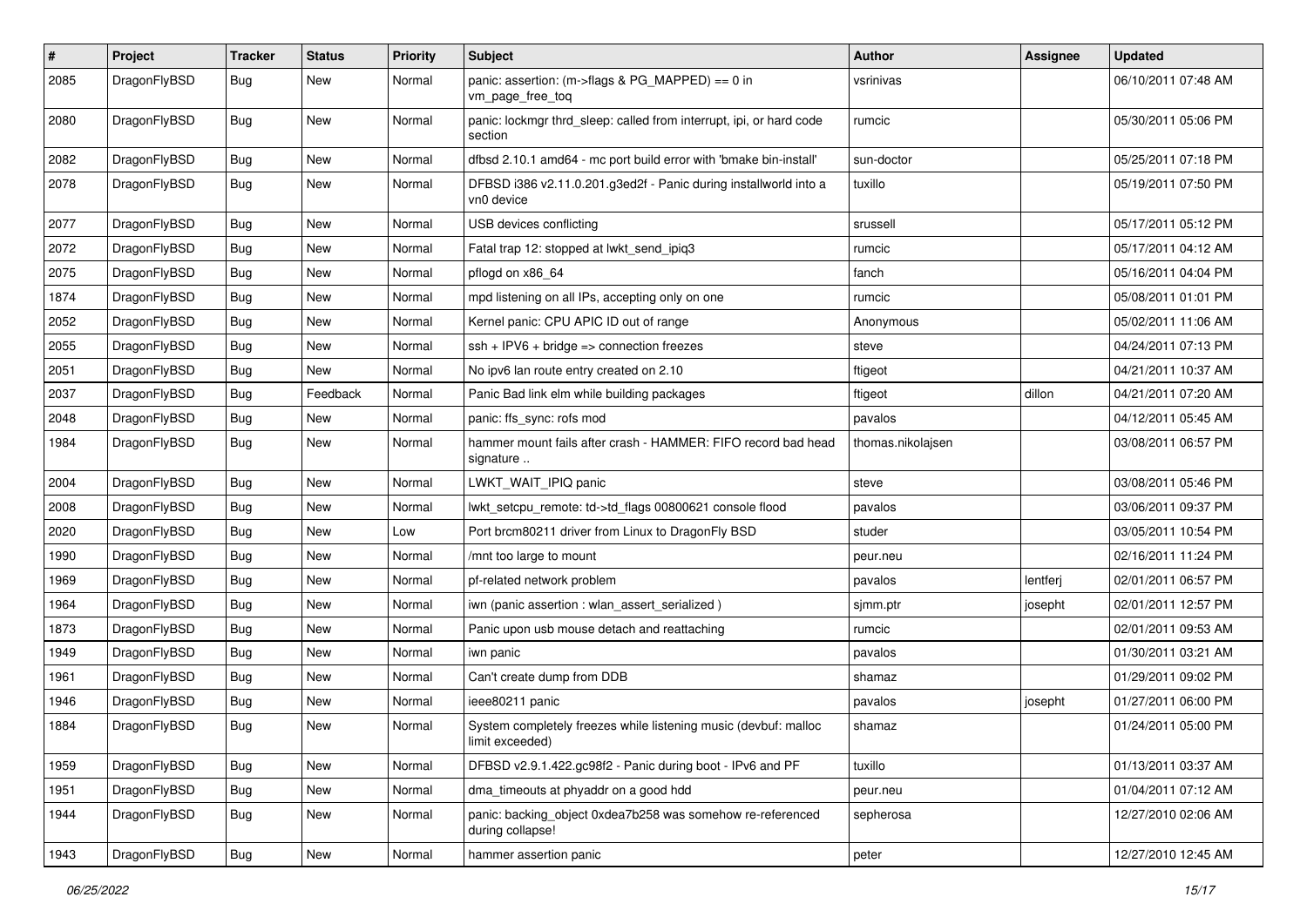| $\sharp$ | Project      | <b>Tracker</b> | <b>Status</b> | <b>Priority</b> | <b>Subject</b>                                                                                                                                                                                    | <b>Author</b>      | <b>Assignee</b> | <b>Updated</b>      |
|----------|--------------|----------------|---------------|-----------------|---------------------------------------------------------------------------------------------------------------------------------------------------------------------------------------------------|--------------------|-----------------|---------------------|
| 1941     | DragonFlyBSD | Bug            | <b>New</b>    | Normal          | wlan config crash                                                                                                                                                                                 | abandon.every.hope |                 | 12/24/2010 07:54 PM |
| 599      | DragonFlyBSD | <b>Bug</b>     | <b>New</b>    | Urgent          | 1.9.0 reproducable panic                                                                                                                                                                          | pavalos            |                 | 12/22/2010 01:08 AM |
| 1939     | DragonFlyBSD | <b>Bug</b>     | <b>New</b>    | Normal          | Panic on nightly build and stress test box                                                                                                                                                        | lentferj           |                 | 12/18/2010 08:41 AM |
| 1935     | DragonFlyBSD | Bug            | <b>New</b>    | Normal          | mouse does not work after switching between x and console                                                                                                                                         | shamaz             |                 | 12/13/2010 10:06 AM |
| 1463     | DragonFlyBSD | Bug            | <b>New</b>    | Normal          | Mountroot before drives are initialized                                                                                                                                                           | elekktretterr      |                 | 12/07/2010 01:30 PM |
| 1923     | DragonFlyBSD | Bug            | New           | Normal          | Abysmal NFS performance with IPv6                                                                                                                                                                 | ftigeot            |                 | 12/05/2010 09:34 PM |
| 1538     | DragonFlyBSD | Bug            | <b>New</b>    | Low             | mountroot should probe file systems                                                                                                                                                               | corecode           | alexh           | 11/24/2010 06:35 PM |
| 1430     | DragonFlyBSD | Bug            | <b>New</b>    | Normal          | Buggy w(1)?                                                                                                                                                                                       | hasso              | alexh           | 11/24/2010 08:09 AM |
| 1917     | DragonFlyBSD | Bug            | New           | Normal          | panic: assertion: (RB_EMPTY(&ip->rec_tree) && (ip->flags &<br>HAMMER_INODE_XDIRTY) == 0)    (!RB_EMPTY(&ip->rec_tree)<br>&& (ip->flags & HAMMER_INODE_XDIRTY) != 0) in<br>hammer_flush_inode_done | qhwt.dfly          |                 | 11/24/2010 03:23 AM |
| 1920     | DragonFlyBSD | Bug            | <b>New</b>    | High            | system hangs                                                                                                                                                                                      | zhtw               |                 | 11/22/2010 08:59 AM |
| 1916     | DragonFlyBSD | Bug            | <b>New</b>    | Normal          | Constant crashes on x86 64 with UFS                                                                                                                                                               | lentferj           |                 | 11/21/2010 07:40 PM |
| 1913     | DragonFlyBSD | Bug            | <b>New</b>    | Normal          | panic: assertion: ip->flush_state != HAMMER_FST_FLUSH in<br>hammer_flush_inode_core                                                                                                               | swildner           |                 | 11/20/2010 05:27 PM |
| 1907     | DragonFlyBSD | Bug            | <b>New</b>    | Normal          | Hammer crash in hammer_flusher_flush()                                                                                                                                                            | swildner           |                 | 11/11/2010 05:07 AM |
| 1882     | DragonFlyBSD | Bug            | <b>New</b>    | Low             | Idea for handling new USB vendor/device codes                                                                                                                                                     | bmk                |                 | 10/20/2010 12:15 PM |
| 1786     | DragonFlyBSD | Bug            | New           | Normal          | Calling NULL function pointer initiates panic loop                                                                                                                                                | sjg                |                 | 10/11/2010 05:28 PM |
| 1861     | DragonFlyBSD | Bug            | New           | Normal          | panic via kprintf (lockmgr called in a hard section)                                                                                                                                              | vsrinivas          |                 | 10/11/2010 12:56 AM |
| 3160     | DragonFlyBSD | Submit         | In Progress   | Normal          | State the implementation difference in pkill/pgrep manual                                                                                                                                         | sevan              | tuxillo         | 06/03/2022 05:15 PM |
| 2122     | DragonFlyBSD | Submit         | <b>New</b>    | Normal          | [Review] Fixes to the VFS layer                                                                                                                                                                   | ftigeot            |                 | 05/31/2022 03:25 PM |
| 3312     | DragonFlyBSD | Submit         | <b>New</b>    | Normal          | hammer2: redundant chain modify after chain creation                                                                                                                                              | tkusumi            |                 | 05/15/2022 01:35 PM |
| 1700     | DragonFlyBSD | Submit         | In Progress   | Normal          | skip boot2 menu on <enter></enter>                                                                                                                                                                | Johannes.Hofmann   | tuxillo         | 05/15/2022 08:35 AM |
| 1398     | DragonFlyBSD | Submit         | In Progress   | Normal          | hdestroy(3) restricts hash key to point to malloc'ed space                                                                                                                                        | Anonymous          |                 | 08/20/2021 04:06 PM |
| 3201     | DragonFlyBSD | Submit         | <b>New</b>    | Normal          | Fixes make search display                                                                                                                                                                         | htse               |                 | 08/20/2021 04:02 PM |
| 3145     | DragonFlyBSD | Submit         | In Progress   | Normal          | Update libelf to FreeBSD 12 current and build as base library usable<br>by ports                                                                                                                  | davshao            | tuxillo         | 08/20/2021 03:58 PM |
| 3031     | DragonFlyBSD | Submit         | In Progress   | Normal          | Update drm/radeon to Linux 4.7.10 as much as possible                                                                                                                                             | davshao            | ftigeot         | 08/19/2021 12:33 PM |
| 3276     | DragonFlyBSD | Submit         | New           | Normal          | Add option controlling whether gpt expand expands the last partition   falsifian<br>(needs testing)                                                                                               |                    |                 | 07/10/2021 03:35 AM |
| 2921     | DragonFlyBSD | Submit         | New           | Normal          | Allow moused to accept userland mouse events                                                                                                                                                      | tautolog           |                 | 05/11/2021 04:08 AM |
| 2721     | DragonFlyBSD | Submit         | Feedback      | Low             | Some few zalloc calls to objcache ones replacements                                                                                                                                               | dclink             | tuxillo         | 05/11/2021 04:08 AM |
| 2717     | DragonFlyBSD | Submit         | Feedback      | Normal          | Out of range numeric handling                                                                                                                                                                     | dclink             | tuxillo         | 05/11/2021 04:08 AM |
| 1192     | DragonFlyBSD | Submit         | New           | Normal          | KKASSERTs in sys/kern/uipc_{msg,socket}.c are too strict                                                                                                                                          | rumcic             |                 | 05/11/2021 04:07 AM |